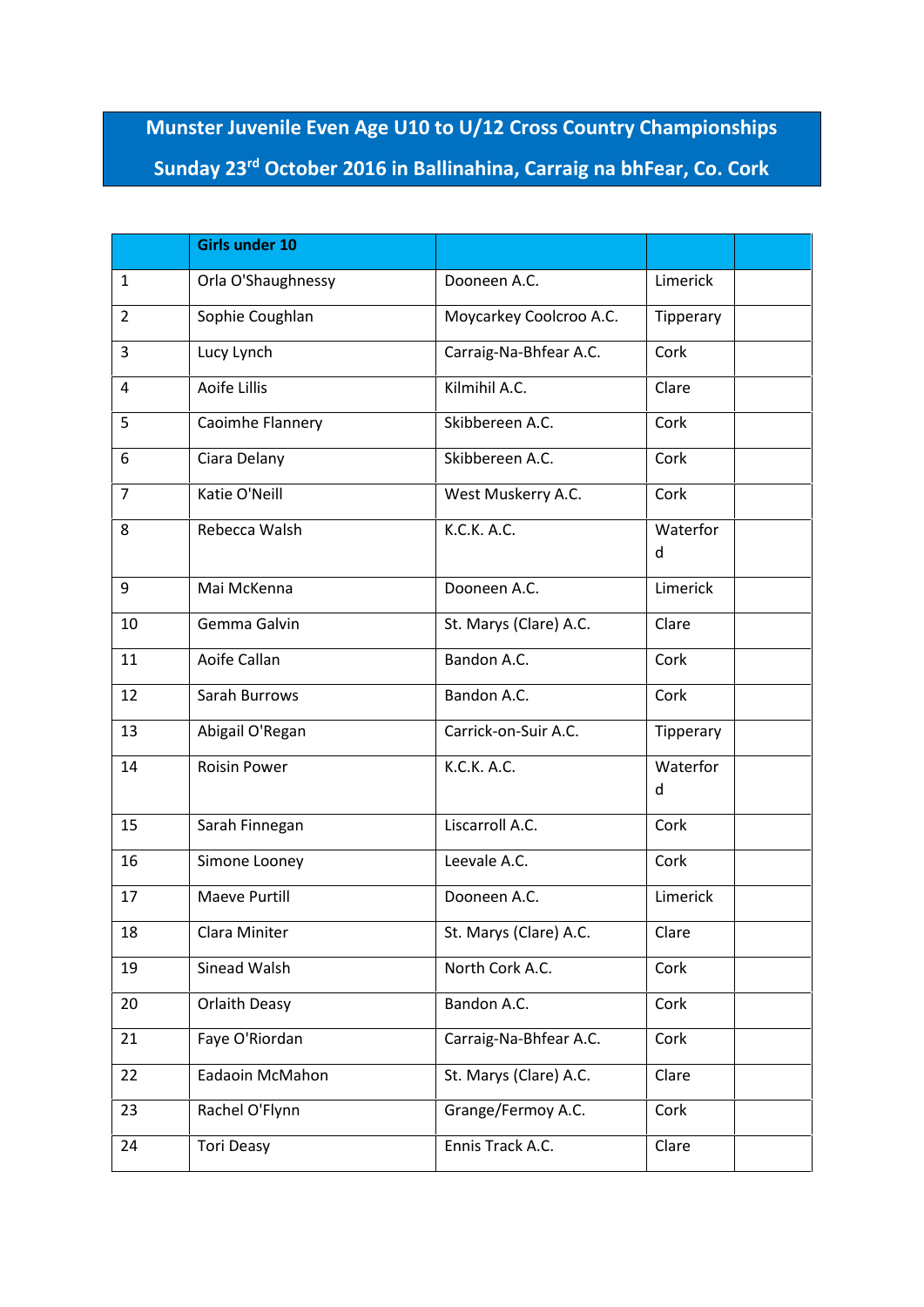| 25 | Katie O'Connell       | Iveragh A.C.            | Kerry         |
|----|-----------------------|-------------------------|---------------|
| 26 | Aine Bermingham       | St. Marys (Clare) A.C.  | Clare         |
| 27 | Jane Corcoran         | Moycarkey Coolcroo A.C. | Tipperary     |
| 28 | Ciara Flaherty        | Limerick A.C.           | Limerick      |
| 29 | Rosie Gavan           | Limerick A.C.           | Limerick      |
| 30 | Aoife Grimes          | Limerick A.C.           | Limerick      |
| 31 | <b>Taylor Aherne</b>  | Youghal A.C.            | Cork          |
| 32 | Caoilainn Ryan        | North Cork A.C.         | Cork          |
| 33 | Kate Hayes            | Marian A.C.             | Clare         |
| 34 | Alana Spillane        | Moyne A.C.              | Tipperary     |
| 35 | Freya Wiegand         | Dooneen A.C.            | Limerick      |
| 36 | Natalia Dawidowicz    | Bandon A.C.             | Cork          |
| 37 | Lucy Shannon          | Marian A.C.             | Clare         |
| 38 | Aoibheann Cremin      | Grange/Fermoy A.C.      | Cork          |
| 39 | Roisín McManus        | Midleton A.C.           | Cork          |
| 40 | Sheena Kerins         | Ennis Track A.C.        | Clare         |
| 41 | Layla O'Neill         | Bandon A.C.             | Cork          |
| 42 | <b>Aisling Crowe</b>  | St. Marys (Clare) A.C.  | Clare         |
| 43 | Aine Fitzgerald       | K.C.K. A.C.             | Waterfor<br>d |
|    |                       |                         |               |
| 44 | Cara Hennessey        | Clonmel A.C.            | Tipperary     |
| 45 | Rebecca O'Neill       | West Muskerry A.C.      | Cork          |
| 46 | Fiona Power           | North Cork A.C.         | Cork          |
| 47 | Emma Corcoran         | Moycarkey Coolcroo A.C. | Tipperary     |
| 48 | Aoife McMahon         | St. Marys (Clare) A.C.  | Clare         |
| 49 | <b>Hayley Barrett</b> | Marian A.C.             | Clare         |
| 50 | Kate Kingston         | Skibbereen A.C.         | Cork          |
| 51 | Sarah Gaffney         | West Waterford A.C.     | Waterfor<br>d |
| 52 | Sophie Mulcahy        | Blarney/Inniscara A.C.  | Cork          |
| 53 | Aisling O'Sullivan    | West Muskerry A.C.      | Cork          |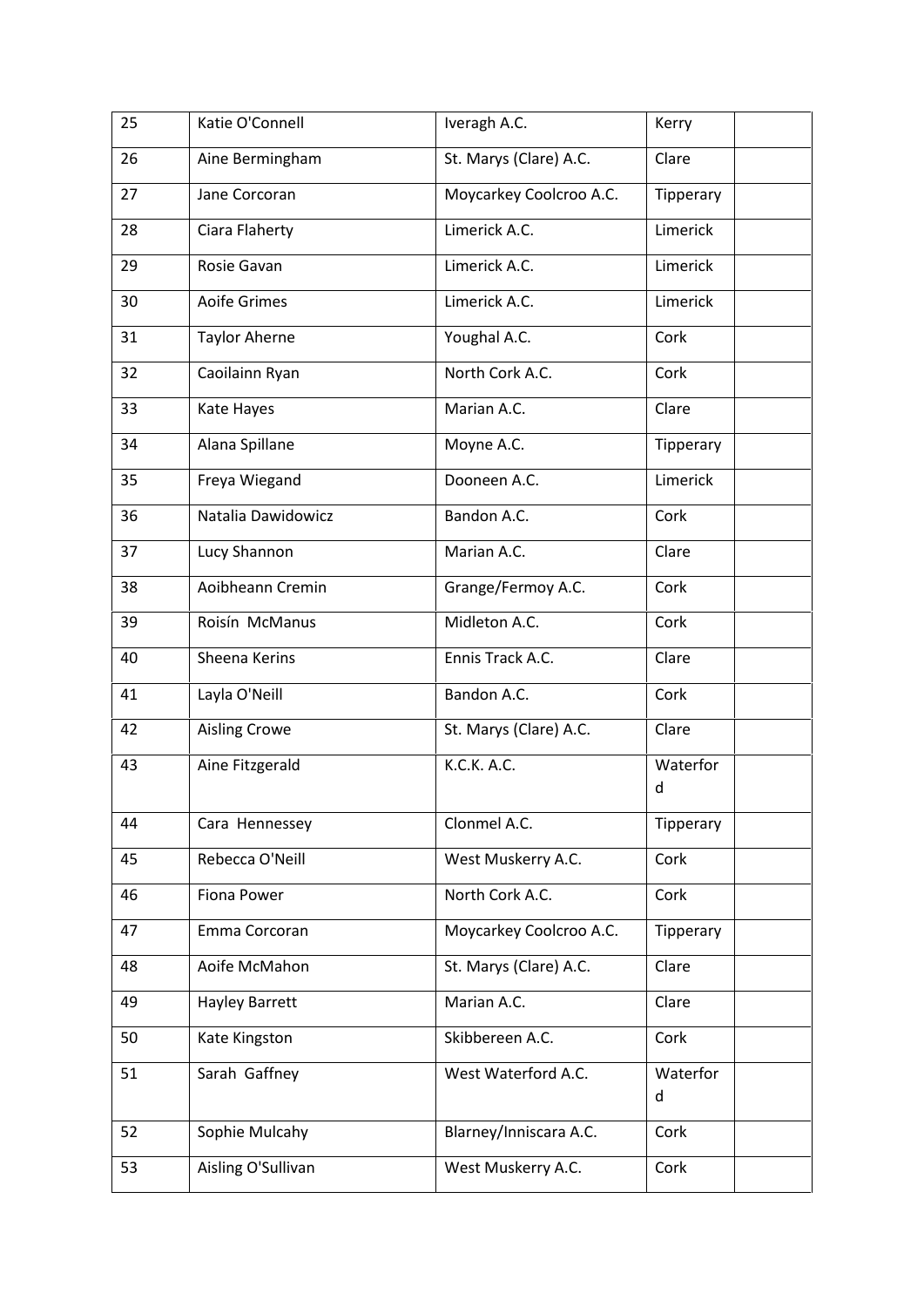| 54 | <b>Emily Cronin</b>                  | West Muskerry A.C.     | Cork          |
|----|--------------------------------------|------------------------|---------------|
| 55 | <b>Esther Olaye</b>                  | Ennis Track A.C.       | Clare         |
| 56 | Claragh O'Connor                     | Gneeveguilla A.C.      | Kerry         |
| 57 | <b>Emer Fionnula Dennis Mcaleavy</b> | Skibbereen A.C.        | Cork          |
| 58 | Saorlaíth Murphy                     | West Muskerry A.C.     | Cork          |
| 59 | Kate O'Connor                        | Kenmare A.C.           | Kerry         |
| 60 | Rebecca Farrell                      | Waterford A.C.         | Waterfor<br>d |
| 61 | Mia Downing                          | Kenmare A.C.           | Kerry         |
| 62 | <b>Aisling Decruis</b>               | Dundrum A.C.           | Tipperary     |
| 63 | Kate Downey                          | West Muskerry A.C.     | Cork          |
| 64 | Emily O'Mahony                       | Carraig-Na-Bhfear A.C. | Cork          |
| 65 | Orla Ryan                            | Bandon A.C.            | Cork          |
| 66 | Emma Walsh                           | Carrick-on-Suir A.C.   | Tipperary     |
| 67 | Isla McCarthy                        | Doheny A.C.            | Cork          |
| 68 | Aoife O'Donovan                      | West Waterford A.C.    | Waterfor<br>d |
| 69 | <b>Autumn Devereux</b>               | Youghal A.C.           | Cork          |
| 70 | Marysia Borkowska-Hogan              | North Cork A.C.        | Cork          |
| 71 | <b>Grace Fanning</b>                 | Waterford A.C.         | Waterfor<br>d |
| 72 | <b>Grace McInerney</b>               | St. Marys (Clare) A.C. | Clare         |
| 73 | Dearbhla Gleesson                    | Moyne A.C.             | Tipperary     |
| 74 | Aoife Lattimore                      | West Waterford A.C.    | Waterfor<br>d |
| 75 | Saoirse Coleman                      | St. Marys (Clare) A.C. | Clare         |
| 76 | Katie Hennessy                       | Midleton A.C.          | Cork          |
| 77 | Fern Mullane                         | West Muskerry A.C.     | Cork          |
| 78 | Eliana Moroney                       | Midleton A.C.          | Cork          |
| 79 | Lusai De Faoite                      | Kenmare A.C.           | Kerry         |
| 80 | Saoirse Doran                        | Moyne A.C.             | Tipperary     |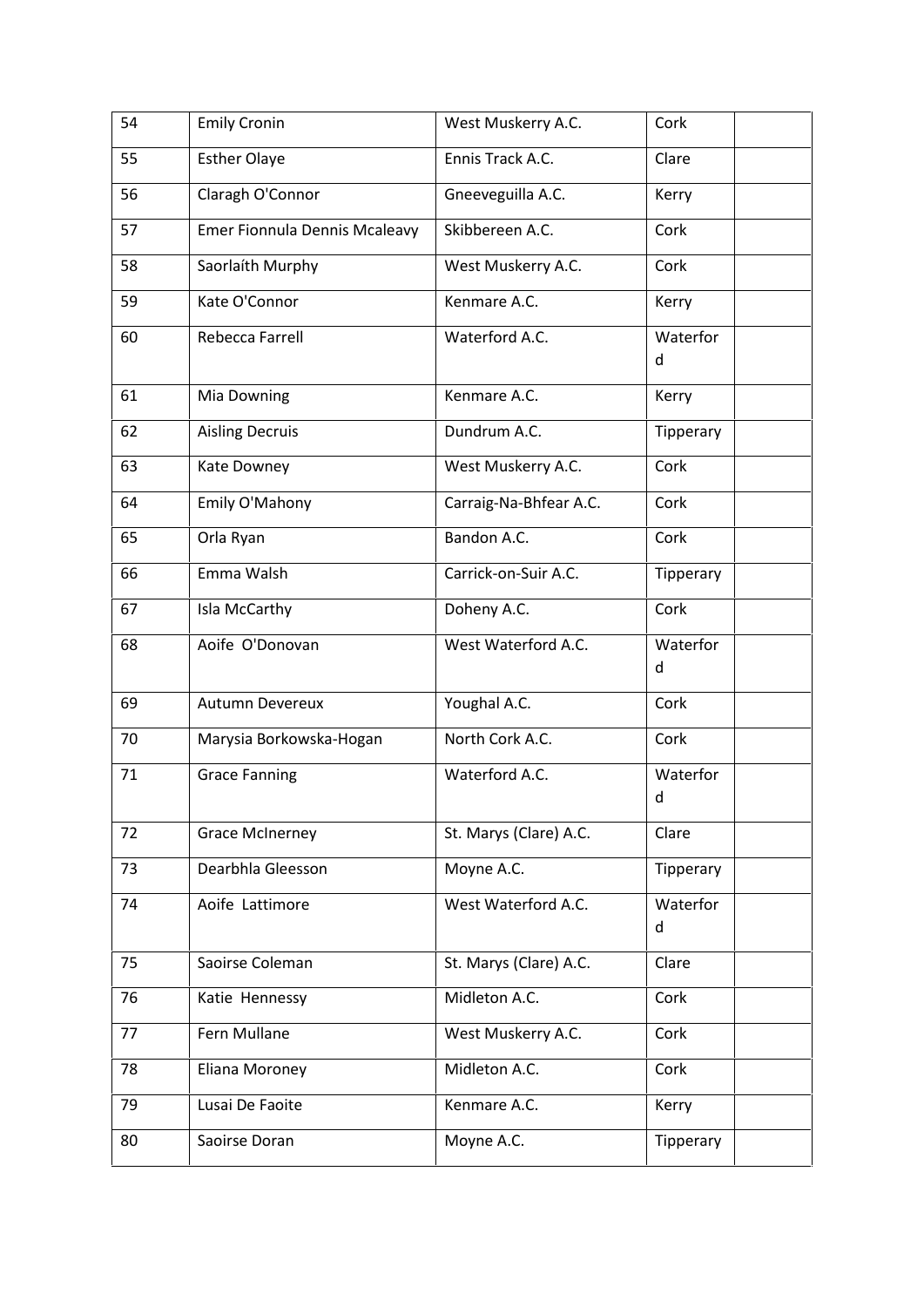| 81  | Olivia McCarthy         | Limerick A.C.              | Limerick      |
|-----|-------------------------|----------------------------|---------------|
| 82  | <b>Ellie Barry</b>      | St. Catherines (Cork) A.C. | Cork          |
| 83  | <b>Tara Carey</b>       | Ennis Track A.C.           | Clare         |
| 84  | Keira Culligan          | Kilmihil A.C.              | Clare         |
| 85  | Meabh Corkery           | Midleton A.C.              | Cork          |
| 86  | Cassandra Abullo        | Waterford A.C.             | Waterfor<br>d |
| 87  | <b>Orlaith Grimes</b>   | Limerick A.C.              | Limerick      |
| 88  | Eve Murphy              | West Muskerry A.C.         | Cork          |
| 89  | Siofra Boyle            | Carraig-Na-Bhfear A.C.     | Cork          |
| 90  | Rosie Hickey            | Limerick A.C.              | Limerick      |
| 91  | Doireann Kelly          | Bandon A.C.                | Cork          |
| 92  | Lisa Nicholas           | Tulla A.C.                 | Clare         |
| 93  | Jenny Flemming          | Bandon A.C.                | Cork          |
| 94  | Amy Ryan                | Ennis Track A.C.           | Clare         |
| 95  | Rebecca Murray          | K.C.K. A.C.                | Waterfor      |
|     |                         |                            | d             |
| 96  | Maria Murnane           | Kenmare A.C.               | Kerry         |
| 97  | Kate O'Sullivan         | Midleton A.C.              | Cork          |
| 98  | <b>Blathnaid Lloyd</b>  | Moyne A.C.                 | Tipperary     |
| 99  | Clara Sievewright       | Belgooly A.C.              | Cork          |
| 100 | <b>Holly Buckley</b>    | North Cork A.C.            | Cork          |
| 101 | <b>Grace Kelleher</b>   | West Muskerry A.C.         | Cork          |
| 102 | Clodagh Fitzgerald      | Youghal A.C.               | Cork          |
| 103 | Sophia Fitzgerald       | St. Catherines (Cork) A.C. | Cork          |
| 104 | Ella Marie Finn         | Youghal A.C.               | Cork          |
| 105 | <b>Adrienne Carroll</b> | Belgooly A.C.              | Cork          |
| 106 | Diana Rose Coakley      | Skibbereen A.C.            | Cork          |
| 107 | Meabh Leahy             | Moyne A.C.                 | Tipperary     |
| 108 | Clodagh Carey           | Ennis Track A.C.           | Clare         |
| 109 | Avril O'Sullivan        | Carraig-Na-Bhfear A.C.     | Cork          |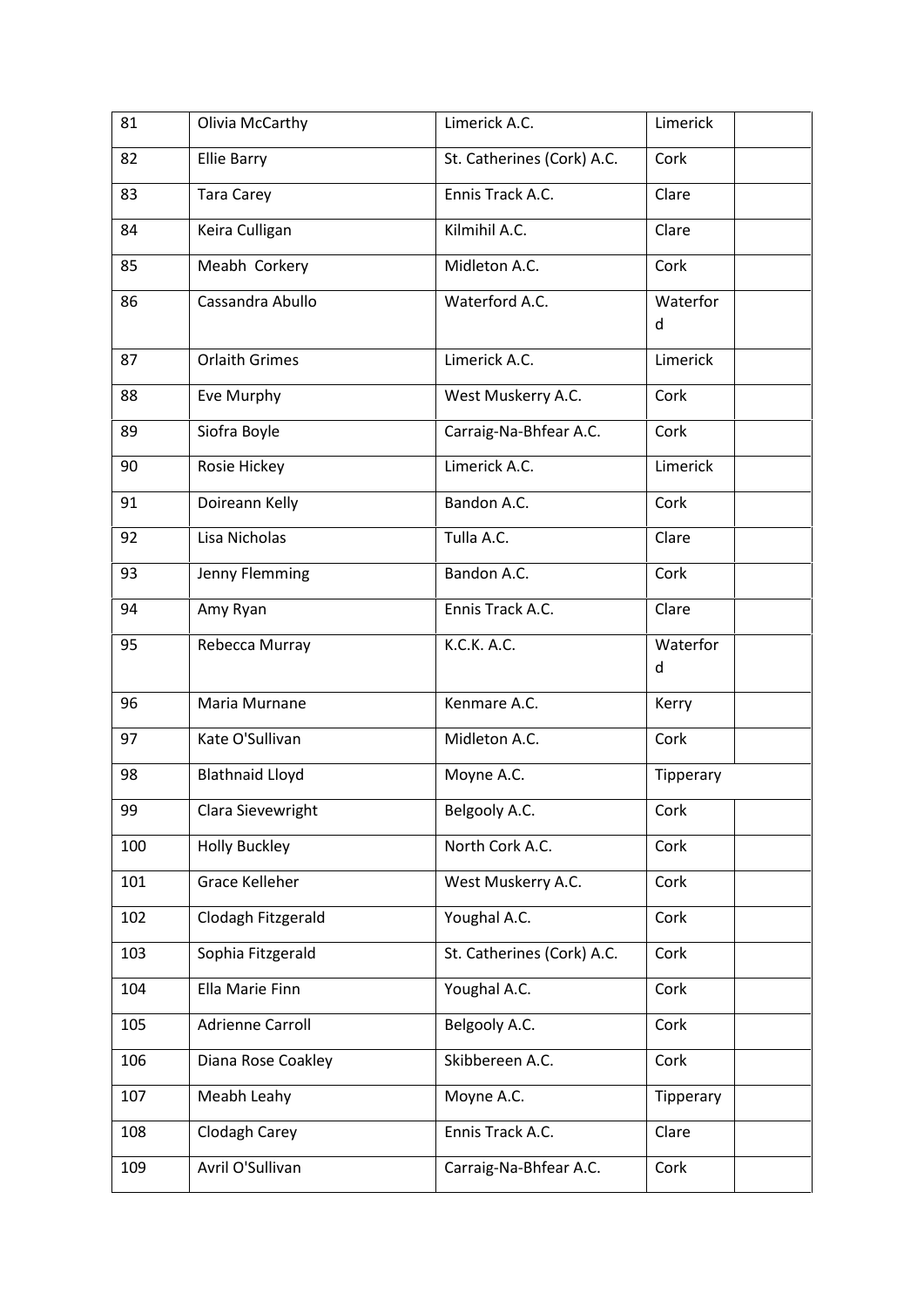| 110            | Siun Mernin             | Finisk Valley A.C.         | Waterfor      |
|----------------|-------------------------|----------------------------|---------------|
|                |                         |                            | d             |
| 111            | Ella O'Connor           | St. Catherines (Cork) A.C. | Cork          |
| 112            | Abby Yelverton          | Limerick A.C.              | Limerick      |
| 113            | Katie Enright           | Dooneen A.C.               | Limerick      |
| 114            | Lili Hallahan           | West Waterford A.C.        | Waterfor<br>d |
| 115            | Gabrielle Murnane       | Kenmare A.C.               | Kerry         |
| 116            | Aimee Butler            | Dooneen A.C.               | Limerick      |
| 117            | Kaithlyn Flanagan       | Moycarkey Coolcroo A.C.    | Tipperary     |
| 118            | Emma Hurley             | Skibbereen A.C.            | Cork          |
| 119            | Katie Daly              | Carraig-Na-Bhfear A.C.     | Cork          |
| 120            | Ruth O'Connor           | Carraig-Na-Bhfear A.C.     | Cork          |
| 121            | Ihintza Regan-Fernandez | Togher A.C.                | Cork          |
| 122            | Ciara Frawley           | Ennis Track A.C.           | Clare         |
| 123            | Aibhlinn Cotter         | St. Marys (Clare) A.C.     | Clare         |
| 124            | Marie-Clare Daly        | Iveragh A.C.               | Kerry         |
| 125            | Aisling Mc Hugo         | Limerick A.C.              | Limerick      |
| 126            | Orla Duggan             | Moyne A.C.                 | Tipperary     |
| 127            | <b>Roisin Carroll</b>   | West Muskerry A.C.         | Cork          |
| 128            | Joan Keohane            | Carraig-Na-Bhfear A.C.     | Cork          |
| 129            | Paige Cronin            | Kenmare A.C.               | Kerry         |
| 130            | Sarah Geraghty          | Midleton A.C.              | Cork          |
| 131            | <b>Beth Coughlan</b>    | Carraig-Na-Bhfear A.C.     | Cork          |
| 132            | Katelyn O'Driscoill     | Skibbereen A.C.            | Cork          |
| 133            | Ellen Thompson          | Carraig-Na-Bhfear A.C.     | Cork          |
| 134            | <b>Emer Kilmartin</b>   | North Cork A.C.            | Cork          |
|                |                         |                            |               |
| <b>Place</b>   | <b>Club</b>             | <b>Positions</b>           | <b>Points</b> |
| 1              | Dooneen A.C.            | 1, 9, 17, 35               | 62            |
| $\overline{2}$ | St. Marys (Clare) A.C.  | 10, 18, 22, 26             | 76            |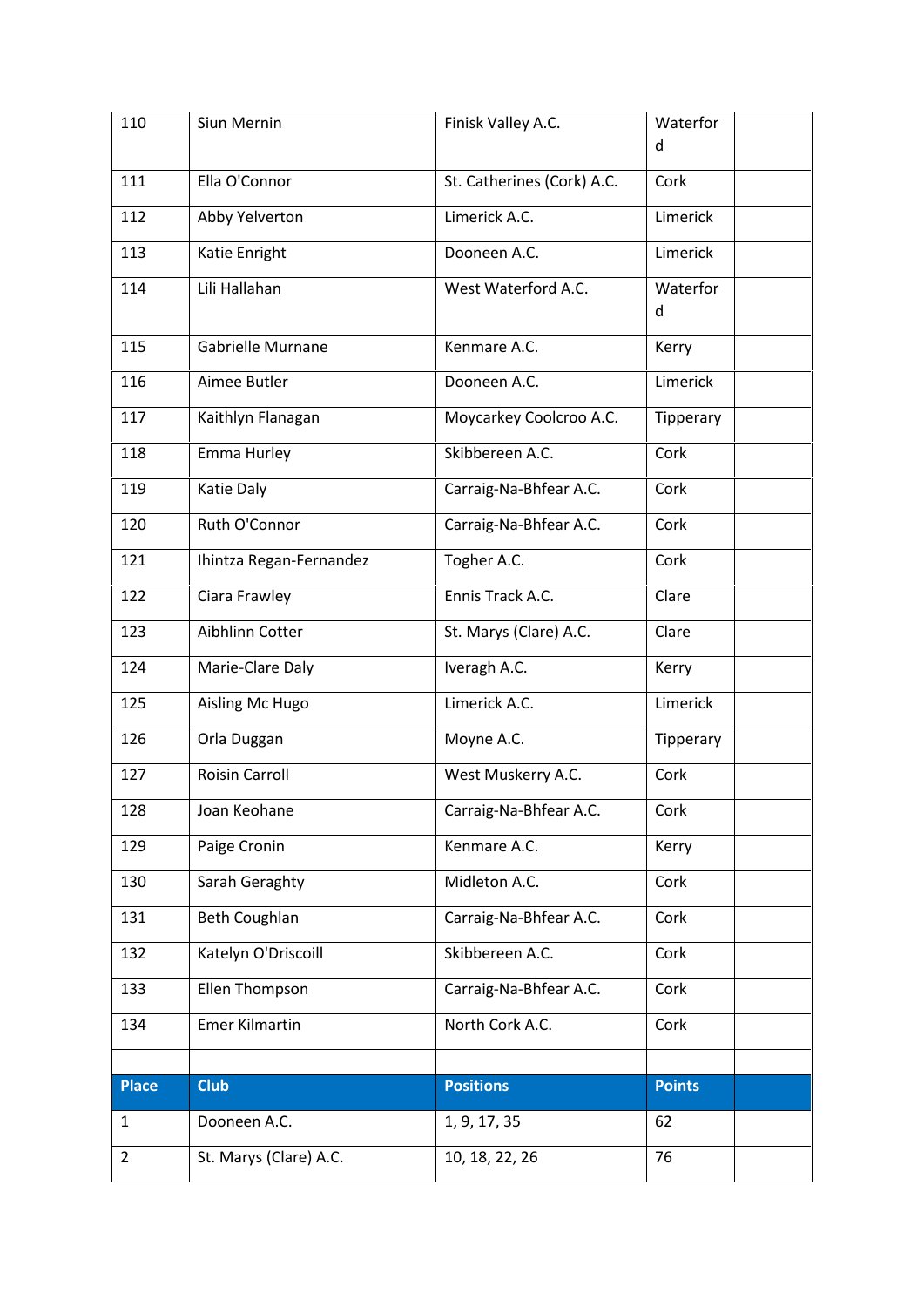| 3              | Bandon A.C.             | 11, 12, 20, 36         | 79            |
|----------------|-------------------------|------------------------|---------------|
| 4              | Skibbereen A.C.         | 5, 6, 50, 57           | 118           |
| 5              | West Muskerry A.C.      | 7, 45, 53, 54          | 159           |
| 6              | K.C.K. A.C.             | 8, 14, 43, 95          | 160           |
| $\overline{7}$ | North Cork A.C.         | 19, 32, 46, 70         | 167           |
| 8              | Limerick A.C.           | 28, 29, 30, 81         | 168           |
| 9              | Carraig-Na-Bhfear A.C.  | 3, 21, 64, 89          | 177           |
| 10             | Moycarkey Coolcroo A.C. | 2, 27, 47, 117         | 193           |
| 11             | Ennis Track A.C.        | 24, 40, 55, 83         | 202           |
| 12             | Midleton A.C.           | 39, 76, 78, 85         | 278           |
| 13             | Moyne A.C.              | 34, 73, 80, 98         | 285           |
| 14             | Kenmare A.C.            | 59, 61, 79, 96         | 295           |
| 15             | Youghal A.C.            | 31, 69, 102, 104       | 306           |
| 16             | West Waterford A.C.     | 51, 68, 74, 114        | 307           |
|                |                         |                        |               |
|                |                         |                        |               |
| <b>Place</b>   | <b>County</b>           | <b>Positions</b>       | <b>Points</b> |
| 1              | Cork                    | 3, 5, 6, 7, 11, 12     | 44            |
| $\overline{2}$ | Clare                   | 4, 10, 18, 22, 24, 26  | 104           |
| 3              | Limerick                | 1, 9, 17, 28, 29, 30   | 114           |
| 4              | Tipperary               | 2, 13, 27, 34, 44, 47  | 167           |
| 5              | Waterford               | 8, 14, 43, 51, 60, 68  | 244           |
| 6              | Kerry                   | 25, 56, 59, 61, 79, 96 | 376           |
|                |                         |                        |               |
|                | <b>Boys under 10</b>    |                        |               |
| $\mathbf{1}$   | Ben O'Halloran          | Ennis Track A.C.       | Clare         |
| $\overline{2}$ | Odhrán O'Sullivan       | Midleton A.C.          | Cork          |
| 3              | Zak Osullivan           | Tramore A.C.           | Waterfor<br>d |
| 4              | Leo Johnson             | Ennis Track A.C.       | Clare         |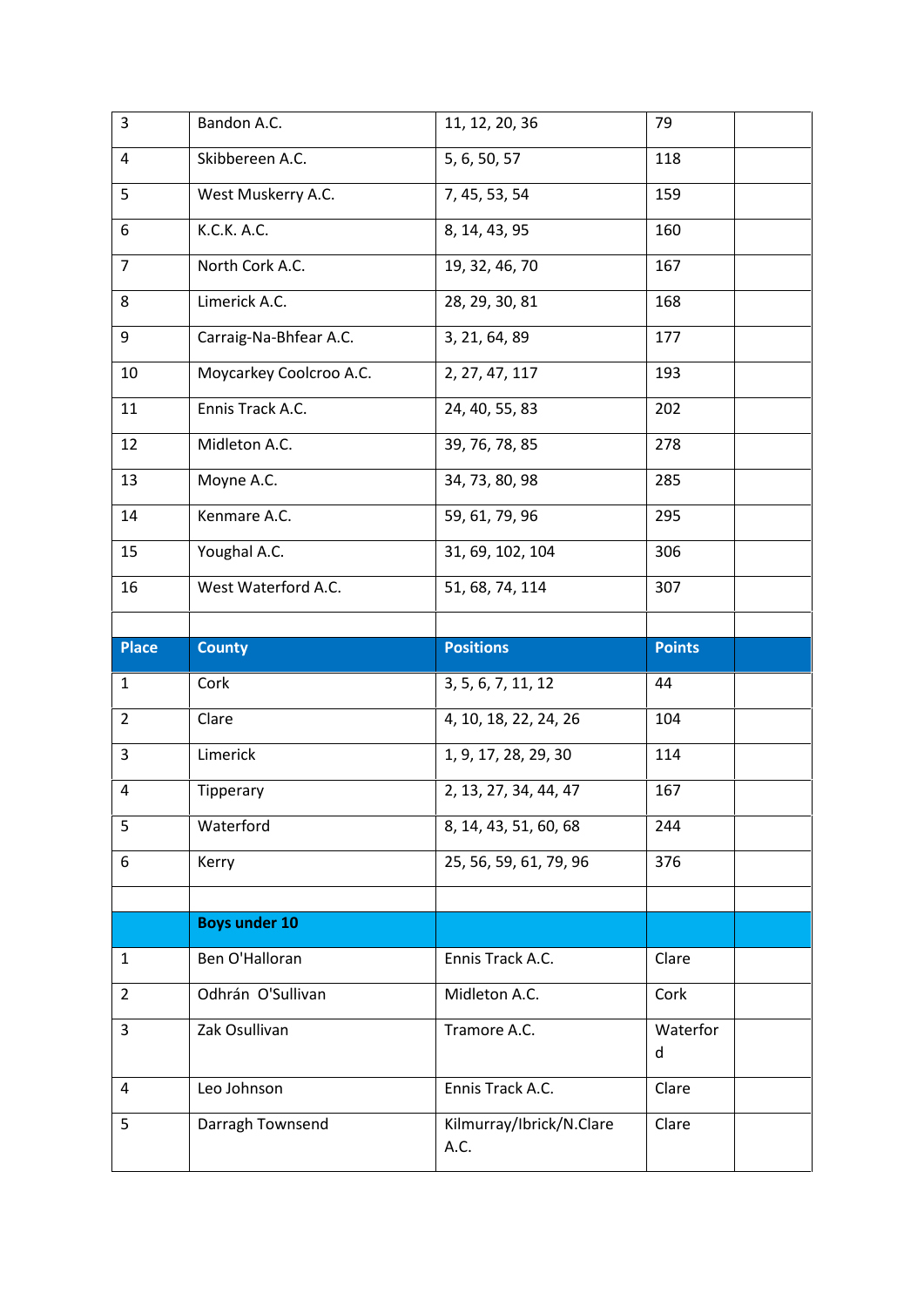| 6              | David Gaffney               | West Waterford A.C.                    | Waterfor<br>d |
|----------------|-----------------------------|----------------------------------------|---------------|
| $\overline{7}$ | Darren Moroney              | St. Cronans A.C.                       | Clare         |
| 8              | Daire O'Donnell             | Moycarkey Coolcroo A.C.                | Tipperary     |
| 9              | Sean Fennell                | St. Marys (Clare) A.C.                 | Clare         |
| 10             | Patrick Cagney              | West Limerick A.C.                     | Limerick      |
| 11             | <b>Richard Barry</b>        | Carraig-Na-Bhfear A.C.                 | Cork          |
| 12             | <b>Adam Sexton</b>          | <b>Clonakilty Road Runners</b><br>A.C. | Cork          |
| 13             | <b>Gabriel Fennell</b>      | Kilmihil A.C.                          | Clare         |
| 14             | Conor O Donoghue            | Riverstick/Kinsale A.C.                | Cork          |
| 15             | <b>Brian Scanlan</b>        | Finisk Valley A.C.                     | Waterfor<br>d |
| 16             | Matthew Quinn               | Lios Tuathail A.C.                     | Kerry         |
| 17             | Charlie Tobin               | Newport A.C.                           | Tipperary     |
| 18             | David Nyhan                 | West Waterford A.C.                    | Waterfor<br>d |
| 19             | Senan Devine                | K.C.K. A.C.                            | Waterfor<br>d |
| 20             | Joe Mannion                 | Ennis Track A.C.                       | Clare         |
| 21             | Cathal Walsh                | Riverstick/Kinsale A.C.                | Cork          |
| 22             | David Cahill                | St. Cronans A.C.                       | Clare         |
| 23             | Luke Reid                   | Marian A.C.                            | Clare         |
| 24             | Gearóid Enright             | Kilmallock A.C.                        | Limerick      |
| 25             | Darragh Ball                | St. Cronans A.C.                       | Clare         |
| 26             | Jack McGrath                | Midleton A.C.                          | Cork          |
| 27             | Shane Byrne                 | Togher A.C.                            | Cork          |
| 28             | Eoin O'Callaghan            | Bandon A.C.                            | Cork          |
| 29             | Seamus O'Donoghue           | Kenmare A.C.                           | Kerry         |
| 30             | <b>Christopher McCarthy</b> | Blarney/Inniscara A.C.                 | Cork          |
| 31             | Aaron Horgan                | St. Brendan's (Kerry) A.C.             | Kerry         |
| 32             | Zach Walshe                 | St. Brendan's (Kerry) A.C.             | Kerry         |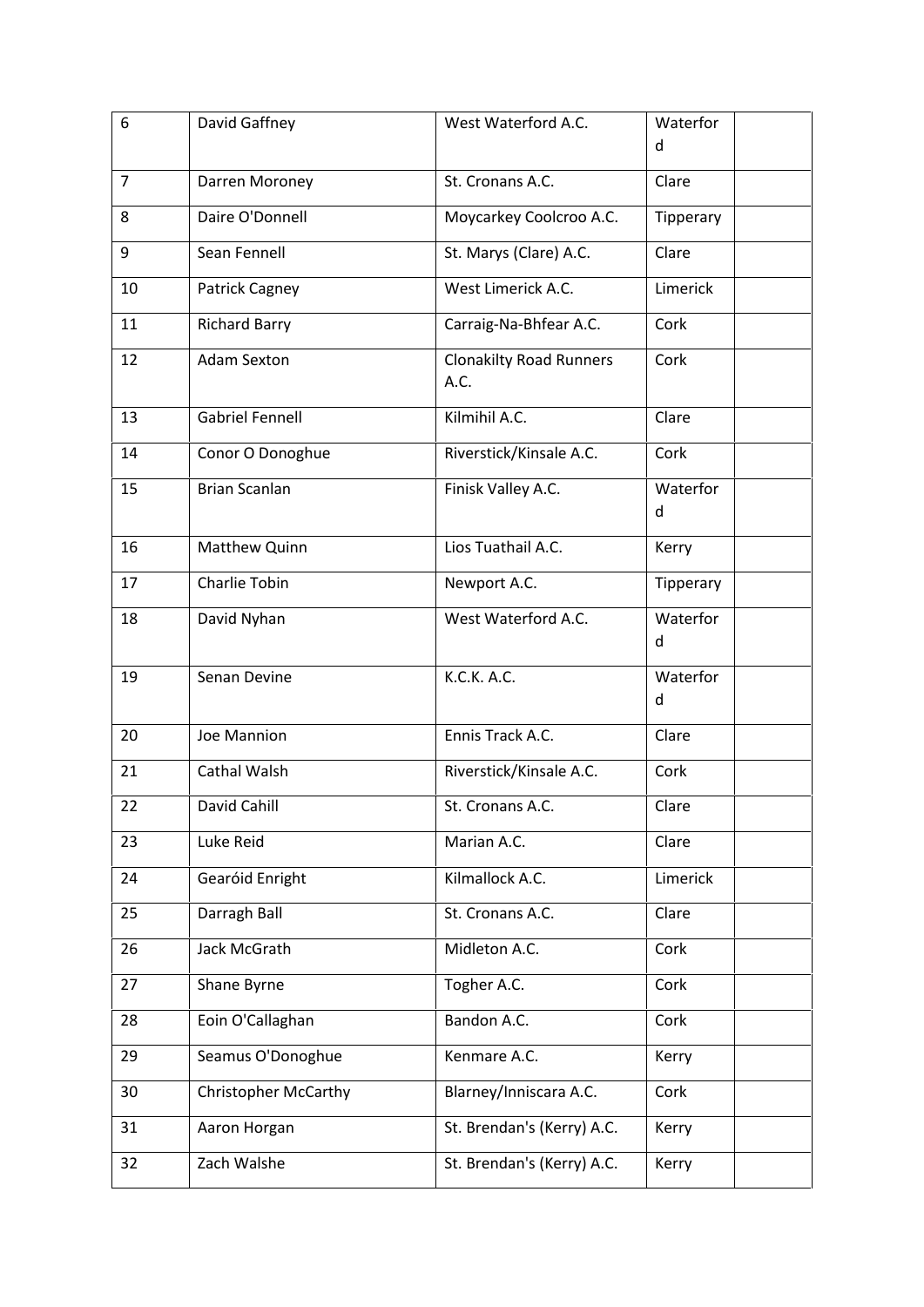| 33 | Caleb Walsh            | St. Cronans A.C.        | Clare         |
|----|------------------------|-------------------------|---------------|
| 34 | Ollie Buckley          | Riverstick/Kinsale A.C. | Cork          |
| 35 | Matthew Downey         | Clonmel A.C.            | Tipperary     |
| 36 | <b>Oisin Fleming</b>   | Killarney Valley A.C.   | Kerry         |
| 37 | <b>Daniel Dollard</b>  | Bandon A.C.             | Cork          |
| 38 | Shane Ryan             | Moyglass A.C.           | Tipperary     |
| 39 | Tony Ryan              | Moyglass A.C.           | Tipperary     |
| 40 | Oisin Harrington       | Doheny A.C.             | Cork          |
| 41 | Matthew Murphy         | St. Cronans A.C.        | Clare         |
| 42 | Joseph Kelly           | West Waterford A.C.     | Waterfor<br>d |
|    |                        |                         |               |
| 43 | <b>Matthew Carroll</b> | Blarney/Inniscara A.C.  | Cork          |
| 44 | Georgie O'Donnell      | Lios Tuathail A.C.      | Kerry         |
| 45 | <b>Cillian Hayes</b>   | Ennis Track A.C.        | Clare         |
| 46 | Aidan McNamee          | Youghal A.C.            | Cork          |
| 47 | John Carmody           | Lios Tuathail A.C.      | Kerry         |
| 48 | Ronan O'Dwyer          | Thurles Crokes A.C.     | Tipperary     |
| 49 | James Rochford         | Ennis Track A.C.        | Clare         |
| 50 | <b>Ryne Bargary</b>    | Dundrum A.C.            | Tipperary     |
| 51 | Donagh O'Sullivan      | Iveragh A.C.            | Kerry         |
| 52 | Paddy McCarthy         | West Waterford A.C.     | Waterfor<br>d |
| 53 | Adam Spillane Leane    | Moyne A.C.              | Tipperary     |
| 54 | <b>Cathal Casey</b>    | Fergus A.C.             | Clare         |
| 55 | Killian O'Mahony       | West Muskerry A.C.      | Cork          |
| 56 | Aodan O'Lachtnain      | Ennis Track A.C.        | Clare         |
| 57 | Daniel Coughlan        | Bandon A.C.             | Cork          |
| 58 | <b>Conor Gardiner</b>  | Carraig-Na-Bhfear A.C.  | Cork          |
| 59 | <b>Ewan Wragg</b>      | Fergus A.C.             | Clare         |
| 60 | Nicky Fitzpatrick      | West Waterford A.C.     | Waterfor<br>d |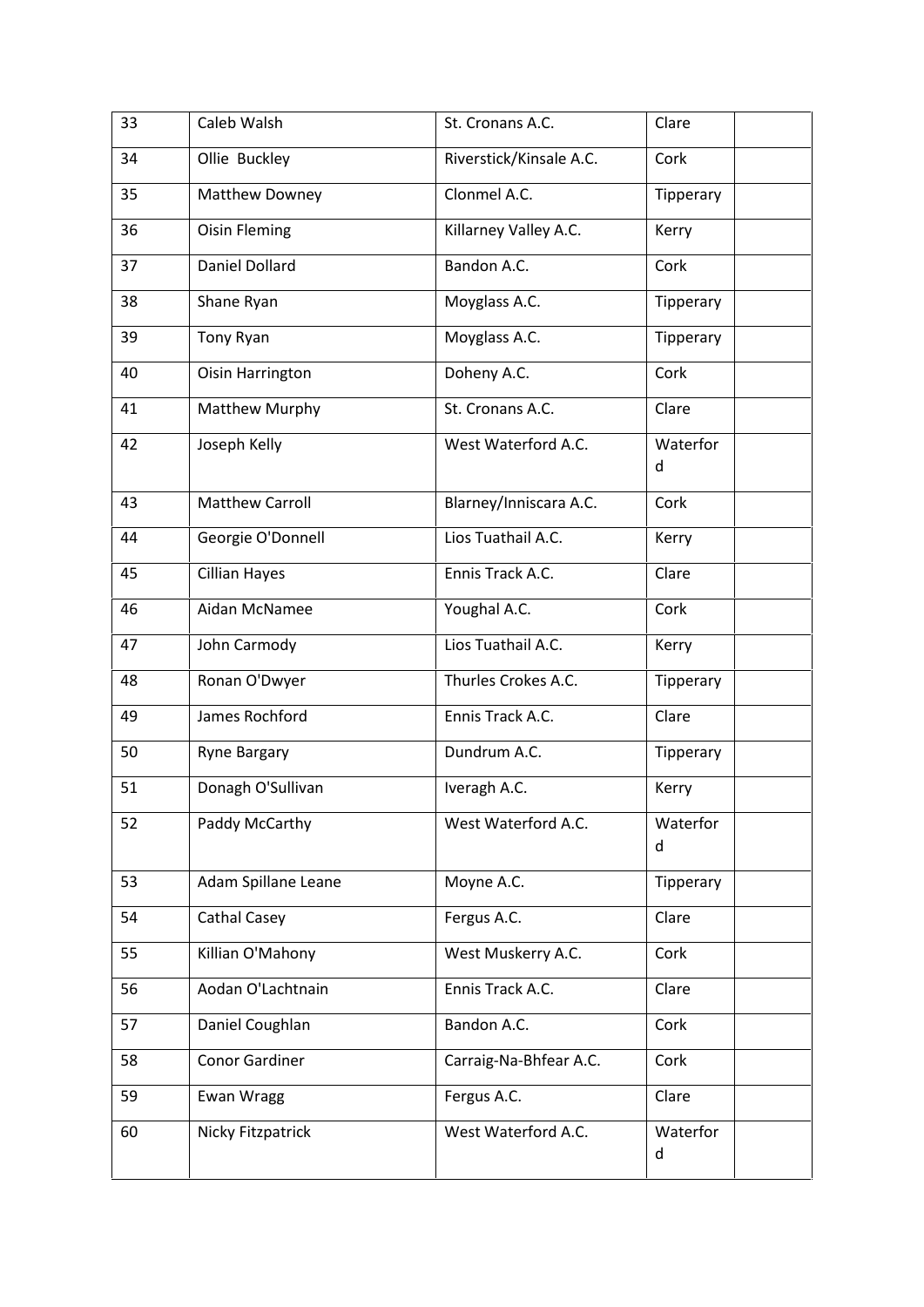| 61 | <b>Cillian Minogue</b> | Thurles Crokes A.C.     | Tipperary |
|----|------------------------|-------------------------|-----------|
| 62 | Lorcan Bourke          | Moyne A.C.              | Tipperary |
| 63 | Liam O'Callaghan       | Nenagh Olympic A.C.     | Tipperary |
| 64 | Cathal Leamy           | St. Cronans A.C.        | Clare     |
| 65 | Cillian Doran          | Moycarkey Coolcroo A.C. | Tipperary |
| 66 | Riain Hickey           | Ennis Track A.C.        | Clare     |
| 67 | Harry Walsh            | Riverstick/Kinsale A.C. | Cork      |
| 68 | <b>Ryan McCormick</b>  | Ballymore Cobh A.C.     | Cork      |
| 69 | Simon Culligan         | Kilmihil A.C.           | Clare     |
| 70 | Liam Broderick         | West Waterford A.C.     | Waterfor  |
|    |                        |                         | d         |
| 71 | Rory McCarthy          | Doheny A.C.             | Cork      |
| 72 | Christopher Harrington | Leevale A.C.            | Cork      |
| 73 | Maurice Keogh          | West Waterford A.C.     | Waterfor  |
|    |                        |                         | d         |
| 74 | Daniel Barry           | Moyglass A.C.           | Tipperary |
| 75 | Daniel Hallahan        | Midleton A.C.           | Cork      |
| 76 | Cormac O'Flynn         | Bandon A.C.             | Cork      |
| 77 | <b>Cullen Wiegand</b>  | Dooneen A.C.            | Limerick  |
| 78 | Austin Tayoro          | Ballymore Cobh A.C.     | Cork      |
| 79 | Graham Ball            | St. Cronans A.C.        | Clare     |
| 80 | Darragh Murphy         | Kenmare A.C.            | Kerry     |
| 81 | Barry McGinn           | Riverstick/Kinsale A.C. | Cork      |
| 82 | Elia Zreik             | Ballymore Cobh A.C.     | Cork      |
| 83 | Jack Heffernan         | Dundrum A.C.            | Tipperary |
| 84 | Darragh O'Connor       | Belgooly A.C.           | Cork      |
| 85 | Neal O'Shea            | Kenmare A.C.            | Kerry     |
| 86 | <b>Harry Doherty</b>   | Ennis Track A.C.        | Clare     |
| 87 | Harrison Good          | Bandon A.C.             | Cork      |
| 88 | Joseph Maher           | Lios Tuathail A.C.      | Kerry     |
| 89 | Shane Hallihan         | St. Nicholas A.C.       | Cork      |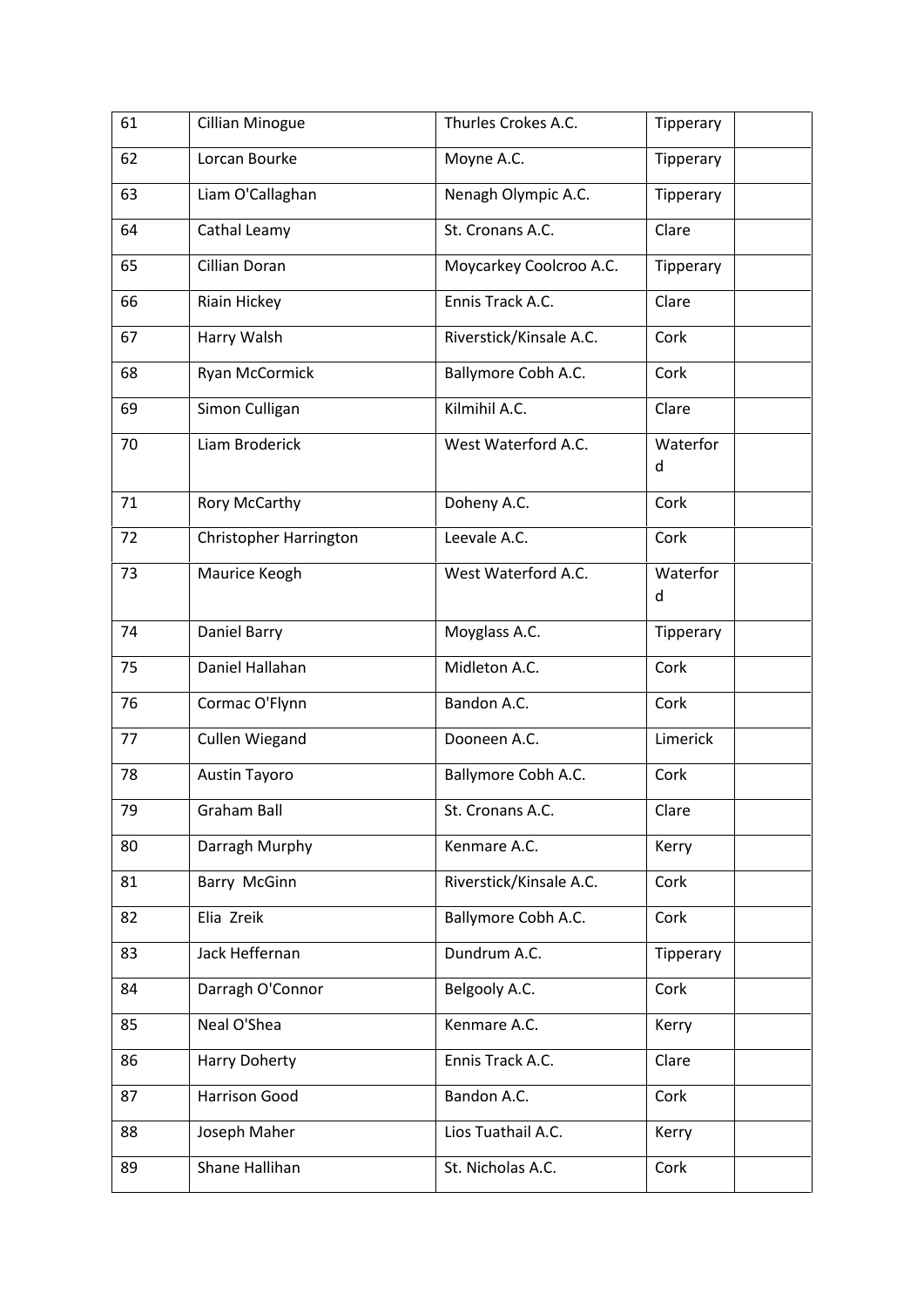| 90  | <b>Adam Tariq</b>      | St. Cronans A.C.           | Clare     |
|-----|------------------------|----------------------------|-----------|
| 91  | Jason Murray           | Doheny A.C.                | Cork      |
| 92  | Frank Doyle            | Moyne A.C.                 | Tipperary |
| 93  | Eoin O'Flaherty        | St. Brendan's (Kerry) A.C. | Kerry     |
| 94  | Sean Lucey             | West Muskerry A.C.         | Cork      |
| 95  | Nash Conor             | West Muskerry A.C.         | Cork      |
| 96  | Patrick Nicholson      | Youghal A.C.               | Cork      |
| 97  | Oran Dooley            | Lios Tuathail A.C.         | Kerry     |
| 98  | Tadhg O' Connell       | Midleton A.C.              | Cork      |
| 99  | Sean Hales             | Bandon A.C.                | Cork      |
| 100 | <b>Fionnan Hession</b> | Limerick A.C.              | Limerick  |
| 101 | Killian Whelan         | Clonmel A.C.               | Tipperary |
| 102 | Adam Lynch             | Lios Tuathail A.C.         | Kerry     |
| 103 | Samuel Dorgan          | Ballymore Cobh A.C.        | Cork      |
| 104 | <b>Charlie Guest</b>   | Kenmare A.C.               | Kerry     |
| 105 | Jack Twomey            | Bandon A.C.                | Cork      |
| 106 | <b>Robbie Guest</b>    | Kenmare A.C.               | Kerry     |
| 107 | Oscar O' Connor        | Carraig-Na-Bhfear A.C.     | Cork      |
| 108 | Louis Carroll          | Clonmel A.C.               | Tipperary |
| 109 | Jack Reddan            | Moyne A.C.                 | Tipperary |
| 110 | Jack O'Connor          | Dooneen A.C.               | Limerick  |
| 111 | Matthew O Sullivan     | St. Brendan's (Kerry) A.C. | Kerry     |
| 112 | Keelan Bane            | St. Cronans A.C.           | Clare     |
| 113 | <b>Ben Phillips</b>    | Clonmel A.C.               | Tipperary |
| 114 | Rory Lynam             | St. Cronans A.C.           | Clare     |
| 115 | <b>Thomas Williams</b> | Ennis Track A.C.           | Clare     |
| 116 | Eoin Barrett           | Togher A.C.                | Cork      |
| 117 | Jack Coomey            | Bandon A.C.                | Cork      |
| 118 | Kyle Singleton         | North Cork A.C.            | Cork      |
| 119 | Iain Buckley           | North Cork A.C.            | Cork      |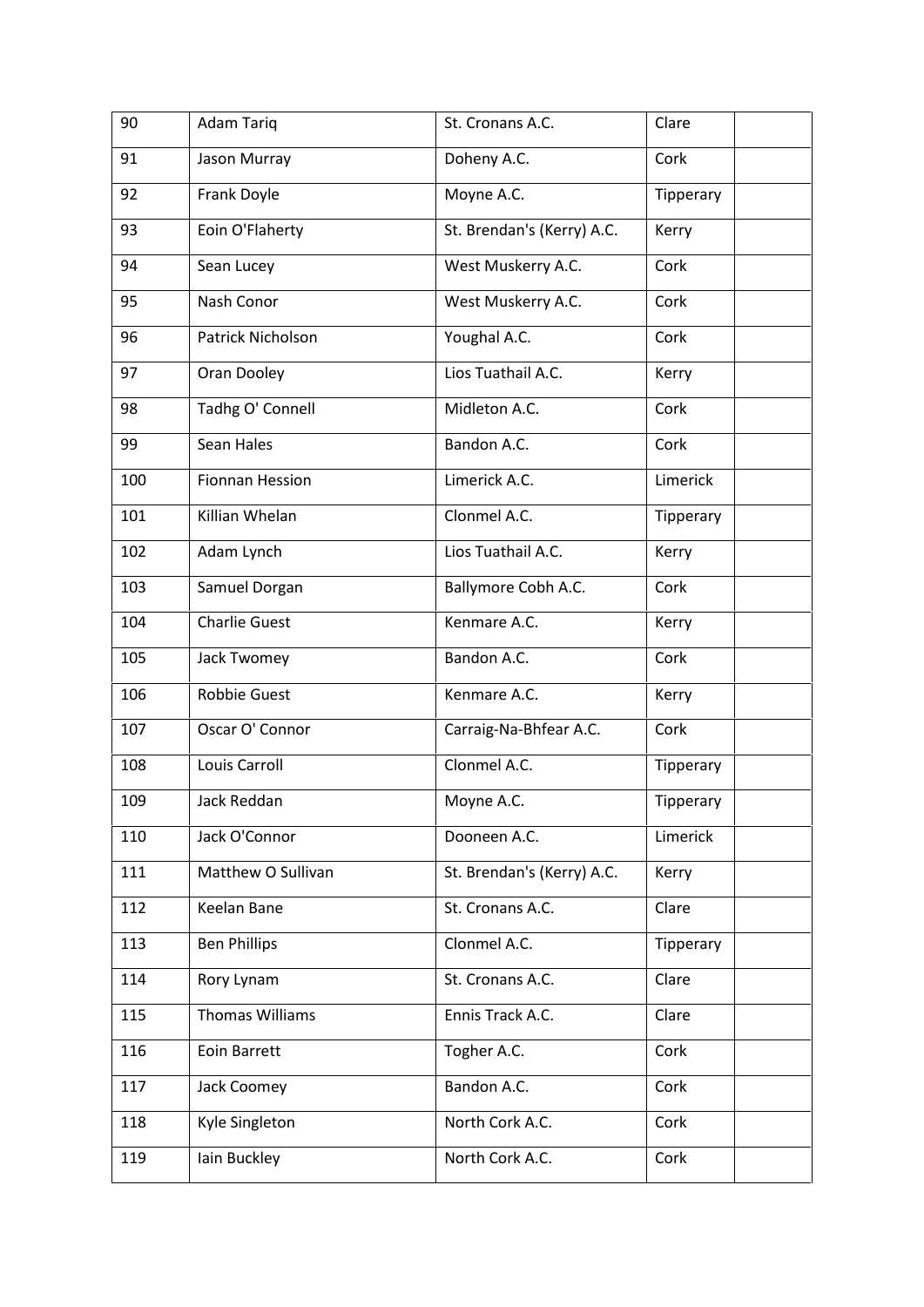| 120 | Gusztav Dansca       | North Cork A.C.            | Cork      |
|-----|----------------------|----------------------------|-----------|
| 121 | Dylan Looney         | Bandon A.C.                | Cork      |
| 122 | Tadhg O'Connor       | Lios Tuathail A.C.         | Kerry     |
| 123 | Jack Harte           | Carraig-Na-Bhfear A.C.     | Cork      |
| 124 | <b>Brian Hawkins</b> | Belgooly A.C.              | Cork      |
| 125 | Alex Neff            | Leevale A.C.               | Cork      |
| 126 | Dylan Mulcahy        | Carraig-Na-Bhfear A.C.     | Cork      |
| 127 | Charlie Nicholson    | St. Catherines (Cork) A.C. | Cork      |
| 128 | Max Fitzgerald       | Clonmel A.C.               | Tipperary |
| 129 | Adam Phelan          | Moyne A.C.                 | Tipperary |
| 130 | <b>Ben Wragg</b>     | Fergus A.C.                | Clare     |
| 131 | Cian Dunne           | Carraig-Na-Bhfear A.C.     | Cork      |
| 132 | <b>Colin Murray</b>  | Coolquill A.C.             | Tipperary |
| 133 | Sean Boland          | Moyne A.C.                 | Tipperary |
| 134 | Liam O'Sullivan      | Kenmare A.C.               | Kerry     |
| 135 | <b>Rory Shelly</b>   | Moyglass A.C.              | Tipperary |
| 136 | <b>Conor Daly</b>    | Bantry A.C.                | Cork      |
| 137 | Peter Hawkins        | Belgooly A.C.              | Cork      |
| 138 | James Nicholson      | Youghal A.C.               | Cork      |
| 139 | <b>Fred Power</b>    | Moyne A.C.                 | Tipperary |
| 140 | Cian Ahern           | Midleton A.C.              | Cork      |
| 141 | Aaron Halton         | Belgooly A.C.              | Cork      |
| 142 | Darragh O Flaherty   | St. Brendan's (Kerry) A.C. | Kerry     |
| 143 | Fionn O Shea         | West Muskerry A.C.         | Cork      |
| 144 | Josh Butler          | Midleton A.C.              | Cork      |
| 145 | Muiris Reidy         | North Cork A.C.            | Cork      |
| 146 | <b>Ryan Tutty</b>    | Youghal A.C.               | Cork      |
| 147 | Shane Bourke         | Moyne A.C.                 | Tipperary |
| 148 | Adam Byrne           | Midleton A.C.              | Cork      |
| 149 | <b>Rory Nangle</b>   | Leevale A.C.               | Cork      |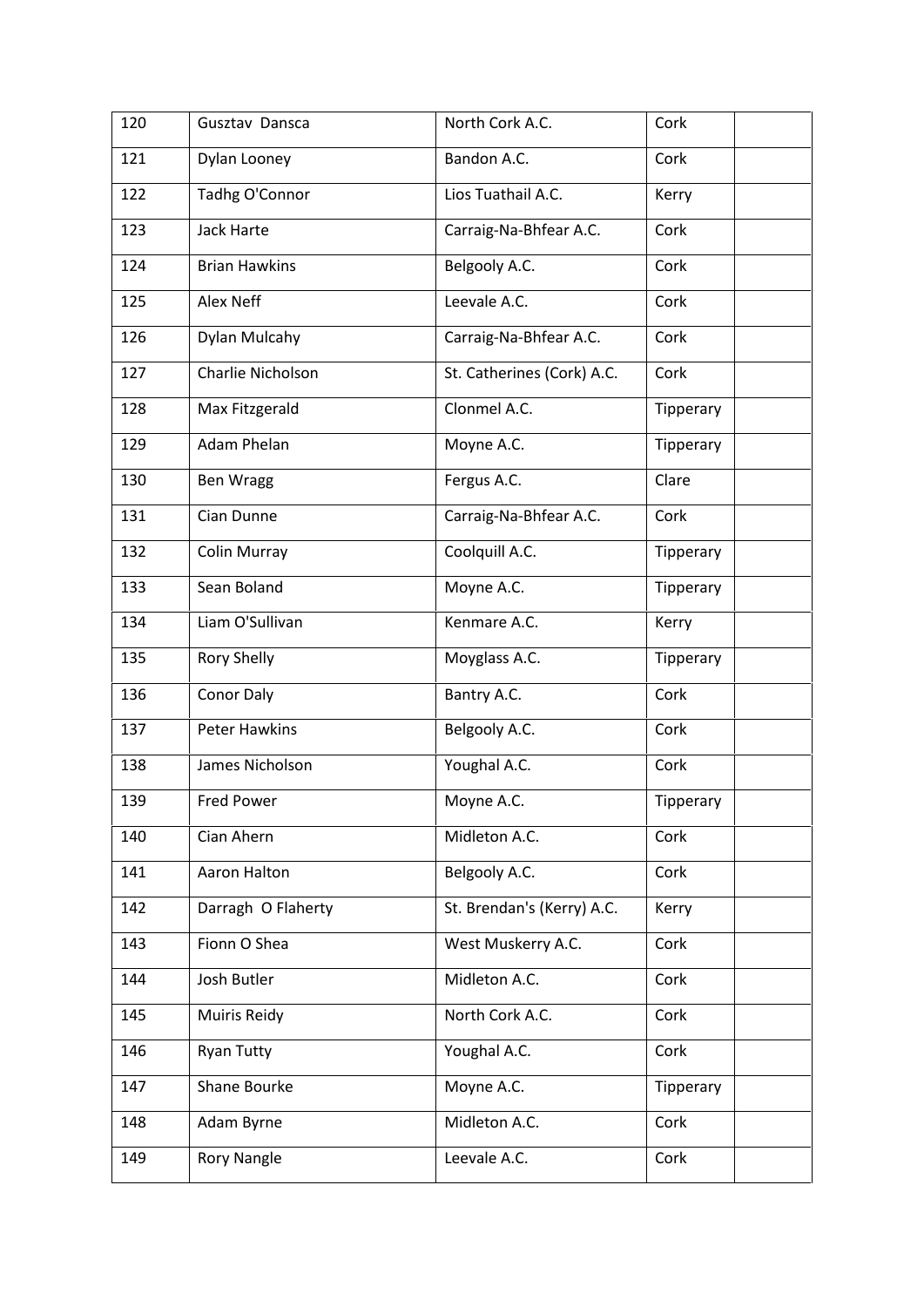| 150            | Lee Prince                 | Ballymore Cobh A.C.    | Cork          |  |
|----------------|----------------------------|------------------------|---------------|--|
| 151            | Diarmuid Brady             | Bandon A.C.            | Cork          |  |
| 152            | Thomas O'Riordan           | West Limerick A.C.     | Limerick      |  |
| 153            | Maurice O'Riordan          | West Limerick A.C.     | Limerick      |  |
| 154            | Dylan O'Connor             | Ballymore Cobh A.C.    | Cork          |  |
| 155            | Evan Quain                 | Carraig-Na-Bhfear A.C. | Cork          |  |
| 156            | Rory Horgan                | Carraig-Na-Bhfear A.C. | Cork          |  |
| 157            | Aaron O'Shea               | North Cork A.C.        | Cork          |  |
|                |                            |                        |               |  |
| <b>Place</b>   | <b>Club</b>                | <b>Positions</b>       | <b>Points</b> |  |
| 1              | Ennis Track A.C.           | 1, 4, 20, 45           | 70            |  |
| $\overline{2}$ | St. Cronans A.C.           | 7, 22, 25, 33          | 87            |  |
| 3              | West Waterford A.C.        | 6, 18, 42, 52          | 118           |  |
| 4              | Riverstick/Kinsale A.C.    | 14, 21, 34, 67         | 136           |  |
| 5              | Lios Tuathail A.C.         | 16, 44, 47, 88         | 195           |  |
| 6              | Bandon A.C.                | 28, 37, 57, 76         | 198           |  |
| $\overline{7}$ | Midleton A.C.              | 2, 26, 75, 98          | 201           |  |
| 8              | St. Brendan's (Kerry) A.C. | 31, 32, 93, 111        | 267           |  |
| 9              | Moyglass A.C.              | 38, 39, 74, 135        | 286           |  |
| 10             | Kenmare A.C.               | 29, 80, 85, 104        | 298           |  |
| 11             | Carraig-Na-Bhfear A.C.     | 11, 58, 107, 123       | 299           |  |
| 12             | Moyne A.C.                 | 53, 62, 92, 109        | 316           |  |
| 13             | Ballymore Cobh A.C.        | 68, 78, 82, 103        | 331           |  |
| 14             | Clonmel A.C.               | 35, 101, 108, 113      | 357           |  |
| 15             | West Muskerry A.C.         | 55, 94, 95, 143        | 387           |  |
| 16             | Youghal A.C.               | 46, 96, 138, 146       | 426           |  |
| 17             | Belgooly A.C.              | 84, 124, 137, 141      | 486           |  |
| 18             | North Cork A.C.            | 118, 119, 120, 145     | 502           |  |
|                |                            |                        |               |  |
| <b>Place</b>   | <b>County</b>              | <b>Positions</b>       | <b>Points</b> |  |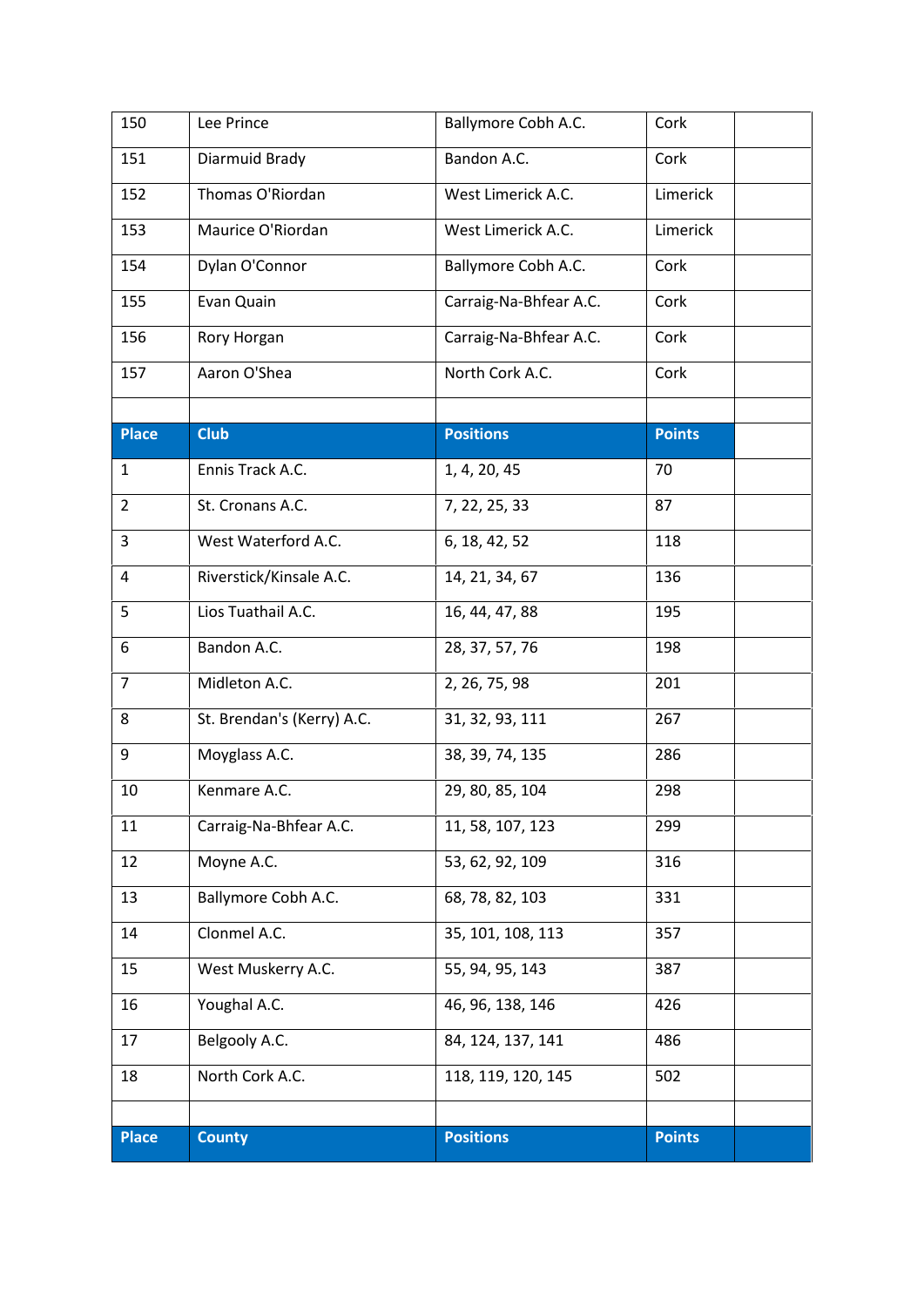| $\mathbf{1}$   | Clare                  | 1, 4, 5, 7, 9, 13                | 39            |
|----------------|------------------------|----------------------------------|---------------|
| $\overline{2}$ | Cork                   | 2, 11, 12, 14, 21, 26            | 86            |
| 3              | Waterford              | 3, 6, 15, 18, 19, 42             | 103           |
| 4              | Tipperary              | 8, 17, 35, 38, 39, 48            | 185           |
| 5              | Kerry                  | 16, 29, 31, 32, 36, 44           | 188           |
| 6              | Limerick               | 10, 77, 100, 110, 152, 153       | 602           |
|                |                        |                                  |               |
|                | <b>Girls under 12</b>  |                                  |               |
| $\mathbf{1}$   | Leah Quane             | Mooreabbey Milers A.C.           | Tipperary     |
| $\overline{2}$ | Amy McCarthy           | Bandon A.C.                      | Cork          |
| 3              | <b>Avril Millerick</b> | Youghal A.C.                     | Cork          |
| 4              | Sorcha Kilgannon       | Youghal A.C.                     | Cork          |
| 5              | Caoimhe Prendergast    | West Waterford A.C.              | Waterfor<br>d |
| 6              | Ava Fitzgerald         | Carraig-Na-Bhfear A.C.           | Cork          |
| $\overline{7}$ | Ally Cunningham        | West Waterford A.C.              | Waterfor      |
|                |                        |                                  | d             |
| 8              | <b>Aisling Maloney</b> | Ennis Track A.C.                 | Clare         |
| 9              | <b>Ellen Carey</b>     | Kilmurray/Ibrick/N.Clare<br>A.C. | Clare         |
| 10             | <b>Ella Collins</b>    | Bandon A.C.                      | Cork          |
| 11             | Orna Moynihan          | St. Cronans A.C.                 | Clare         |
| 12             | Michelle Healy         | Marian A.C.                      | Clare         |
| 13             | Alex Cashman           | Youghal A.C.                     | Cork          |
| 14             | Leila Carr             | St. Catherines (Cork) A.C.       | Cork          |
| 15             | Nicole Buckley         | Riverstick/Kinsale A.C.          | Cork          |
| 16             | <b>Avril Lillis</b>    | Ennis Track A.C.                 | Clare         |
| 17             | <b>Ellen Mannion</b>   | Ennis Track A.C.                 | Clare         |
| 18             | Maria Cagney           | West Limerick A.C.               | Limerick      |
| 19             | Kate Ferncombe         | Dundrum A.C.                     | Tipperary     |
| 20             | Aine Power             | Leevale A.C.                     | Cork          |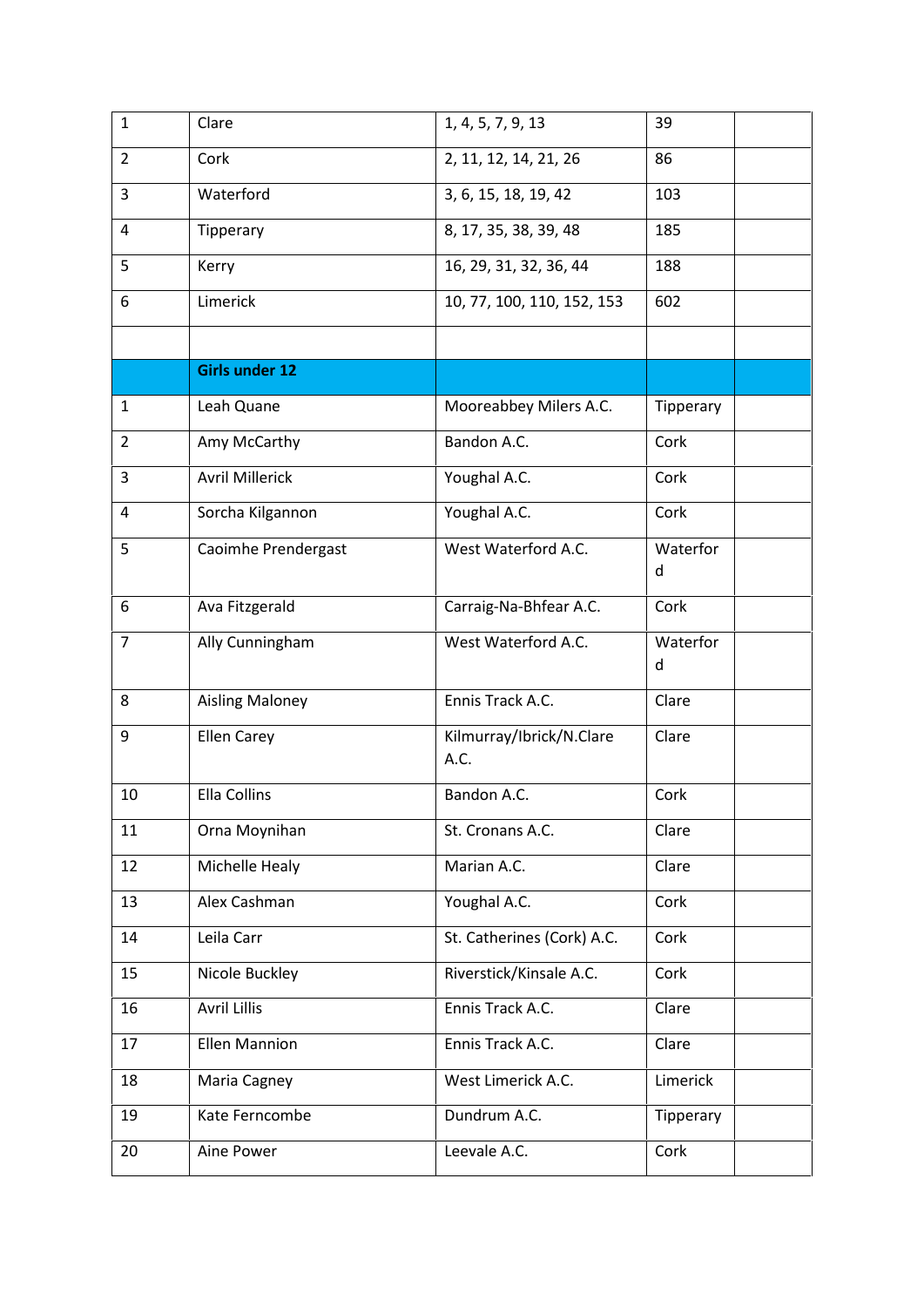| 21 | Kathryn O'Mahony     | Carraig-Na-Bhfear A.C.     | Cork      |
|----|----------------------|----------------------------|-----------|
| 22 | Leah Dunne           | Carraig-Na-Bhfear A.C.     | Cork      |
| 23 | Niamh McCarthy       | Doheny A.C.                | Cork      |
| 24 | Rebecca Kelleher     | Carraig-Na-Bhfear A.C.     | Cork      |
| 25 | Emma Quinn           | St. Cronans A.C.           | Clare     |
| 26 | Holly O'Boyle        | Marian A.C.                | Clare     |
| 27 | Saoirse Walsh        | Newport A.C.               | Tipperary |
| 28 | Clodagh Quinn        | St. Cronans A.C.           | Clare     |
| 29 | Katie O'Keeffe       | Leevale A.C.               | Cork      |
| 30 | Mollie Pike          | Ennis Track A.C.           | Clare     |
| 31 | Poppi Devereaux      | Youghal A.C.               | Cork      |
| 32 | Neasa Ni Lachtnain   | Ennis Track A.C.           | Clare     |
| 33 | Ruby Carroll         | Clonmel A.C.               | Tipperary |
| 34 | Caoimhe Cahill       | St. Cronans A.C.           | Clare     |
| 35 | <b>Chloe Carroll</b> | Templemore A.C.            | Tipperary |
| 36 | <b>Helen Cleere</b>  | Moyne A.C.                 | Tipperary |
| 37 | Anna Campbell        | Dooneen A.C.               | Limerick  |
| 38 | Rachel O'Connor      | Dooneen A.C.               | Limerick  |
| 39 | Lauren Green         | Riverstick/Kinsale A.C.    | Cork      |
| 40 | Lucy Aherne          | St. Catherines (Cork) A.C. | Cork      |
| 41 | Orla Ryan            | Dundrum A.C.               | Tipperary |
| 42 | Riona Hely           | Ennis Track A.C.           | Clare     |
| 43 | <b>Grace Rooney</b>  | Youghal A.C.               | Cork      |
| 44 | Amy Buckley          | Riverstick/Kinsale A.C.    | Cork      |
| 45 | Ciara Power          | K.C.K. A.C.                | Waterfor  |
|    |                      |                            | d         |
| 46 | Rachel Kelleher      | West Muskerry A.C.         | Cork      |
| 47 | Ciara O'Sullivan     | Bandon A.C.                | Cork      |
| 48 | Niamh Quinn          | Bandon A.C.                | Cork      |
| 49 | Heliise Loore Vahi   | Midleton A.C.              | Cork      |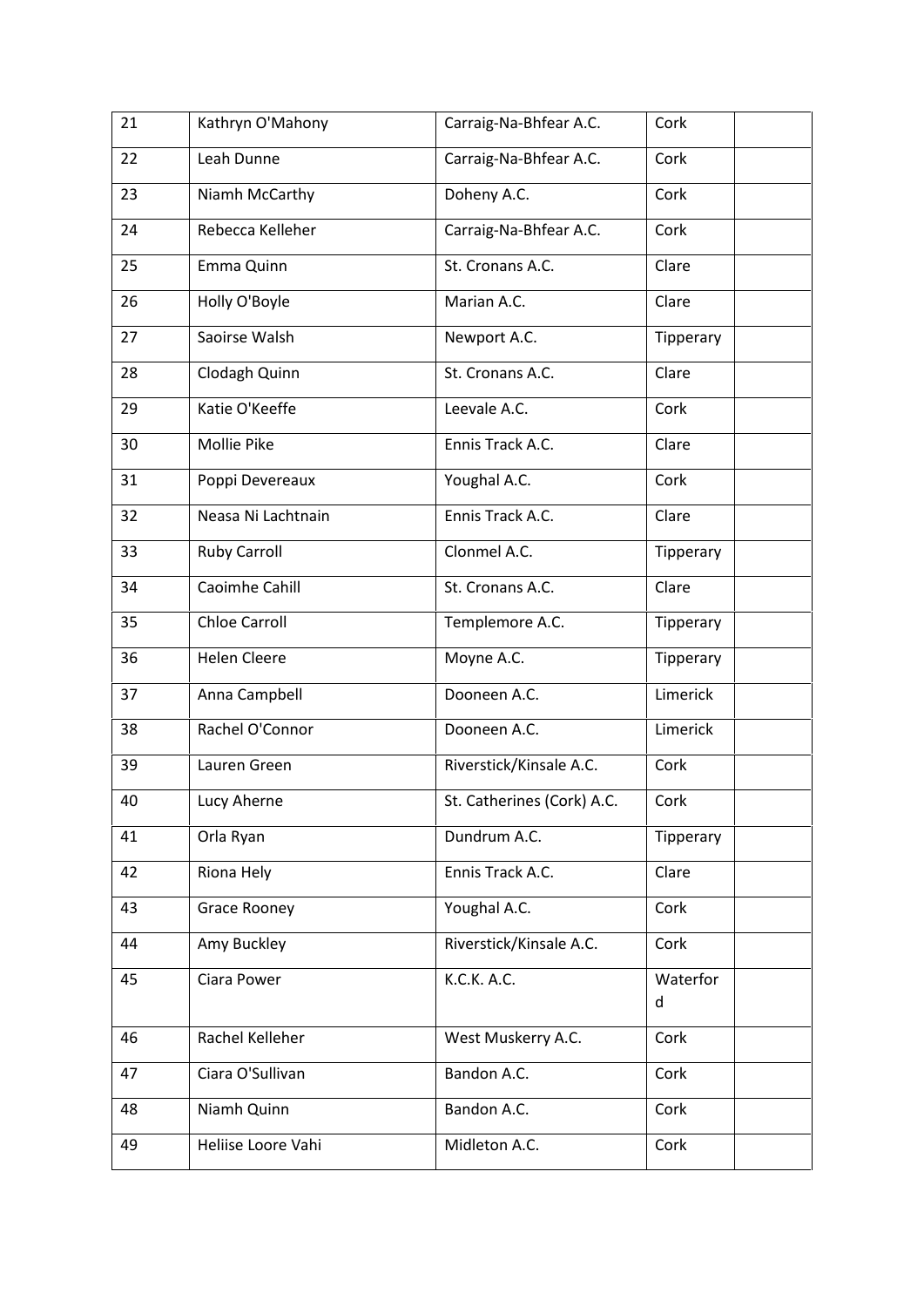| 50 | <b>Eimear Griffin</b>     | Finisk Valley A.C.         | Waterfor      |
|----|---------------------------|----------------------------|---------------|
|    |                           |                            | d             |
| 51 | Ciara Keohane             | Carraig-Na-Bhfear A.C.     | Cork          |
| 52 | <b>Ellie Twomey</b>       | Carraig-Na-Bhfear A.C.     | Cork          |
| 53 | Kathryn Ryan              | Killarney Valley A.C.      | Kerry         |
| 54 | Danielle O'Neill          | West Muskerry A.C.         | Cork          |
| 55 | Kaileigh Cass             | K.C.K. A.C.                | Waterfor<br>d |
| 56 | Mary Dorgan               | Carraig-Na-Bhfear A.C.     | Cork          |
| 57 | Eireann Barrett           | Youghal A.C.               | Cork          |
| 58 | <b>Grace Robertswhite</b> | Kenmare A.C.               | Kerry         |
| 59 | Rachel Hannah Murray      | Youghal A.C.               | Cork          |
| 60 | Hannah Sajda              | Belgooly A.C.              | Cork          |
| 61 | Grace Coyle               | Riverstick/Kinsale A.C.    | Cork          |
| 62 | Palida Glasgow            | St. Cronans A.C.           | Clare         |
| 63 | Eimear O'Sullivan         | West Muskerry A.C.         | Cork          |
| 64 | Ciara Morrison            | St. Nicholas A.C.          | Cork          |
| 65 | Ciara White               | Bandon A.C.                | Cork          |
| 66 | Angelina Chizhikova       | West Waterford A.C.        | Waterfor<br>d |
| 67 | Orlaith Lillis            | Kilmihil A.C.              | Clare         |
| 68 | Meadhbh Hurley            | Limerick A.C.              | Limerick      |
| 69 | Hannah McGrath            | K.C.K. A.C.                | Waterfor<br>d |
| 70 | <b>Grainne Moore</b>      | West Waterford A.C.        | Waterfor<br>d |
| 71 | Neesha Whelan             | St. Catherines (Cork) A.C. | Cork          |
| 72 | Ellen Meehan              | North Cork A.C.            | Cork          |
| 73 | Alanna Doherty            | Marian A.C.                | Clare         |
| 74 | Grace Nyhan               | Doheny A.C.                | Cork          |
| 75 | Nicole Keane              | Ennis Track A.C.           | Clare         |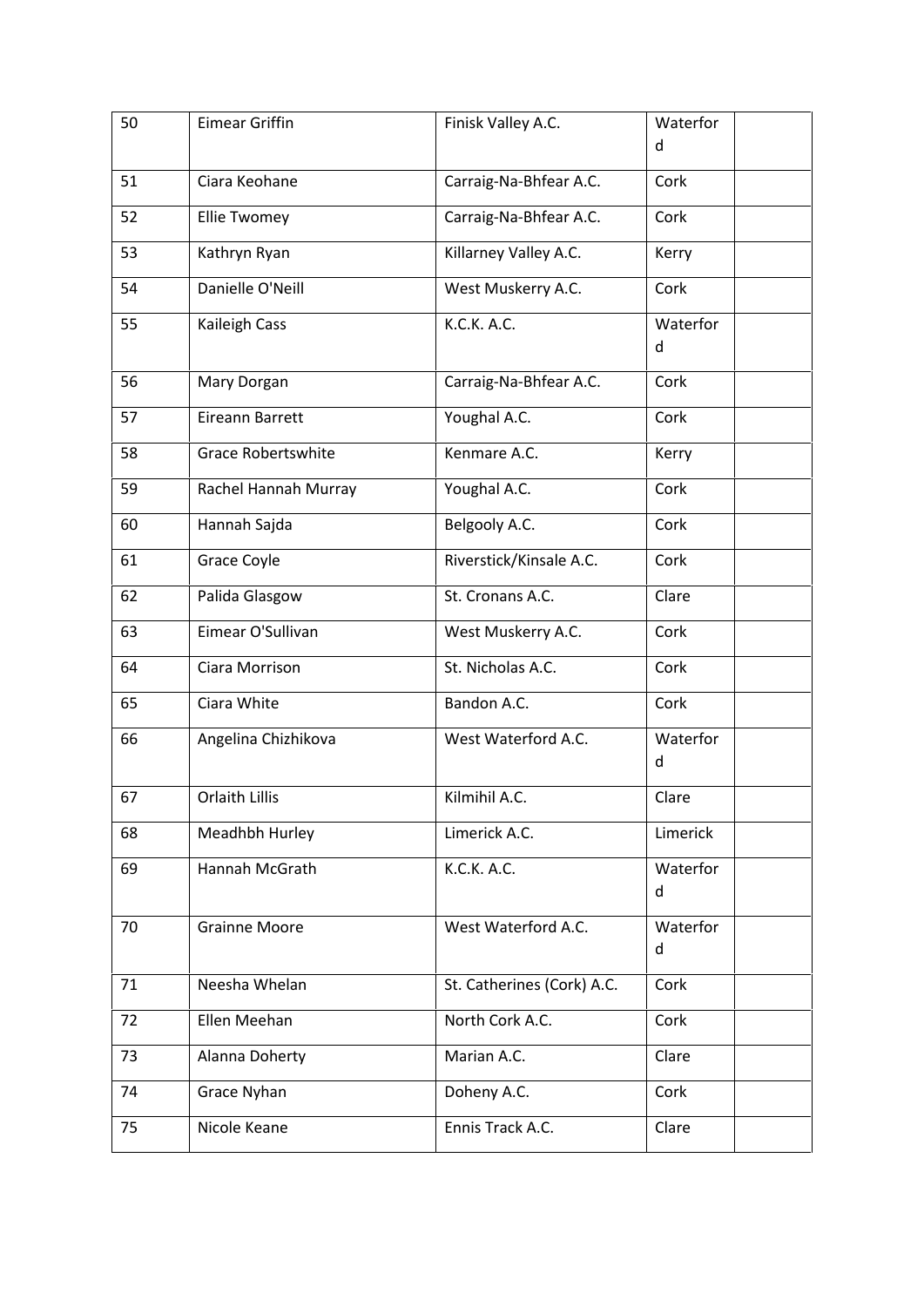| 76  | Rhiann Flynn          | West Waterford A.C.        | Waterfor  |
|-----|-----------------------|----------------------------|-----------|
|     |                       |                            | d         |
| 77  | Amy Reddan            | Moyne A.C.                 | Tipperary |
| 78  | <b>Becci Fleming</b>  | Killarney Valley A.C.      | Kerry     |
| 79  | Molly O'Callaghan     | Bandon A.C.                | Cork      |
| 80  | Louise Hickey         | Moyne A.C.                 | Tipperary |
| 81  | Ella lehane           | Belgooly A.C.              | Cork      |
| 82  | Caoimhe O Donoghue    | Riverstick/Kinsale A.C.    | Cork      |
| 83  | Ali O'Donoghue        | Killarney Valley A.C.      | Kerry     |
| 84  | Sarah O'Regan         | Carrick-on-Suir A.C.       | Tipperary |
| 85  | Hannah Ryan           | Killarney Valley A.C.      | Kerry     |
| 86  | Alanna Willans        | West Waterford A.C.        | Waterfor  |
|     |                       |                            | d         |
| 87  | Selena O'Riordan      | Midleton A.C.              | Cork      |
| 88  | Sorcha Daly           | Carraig-Na-Bhfear A.C.     | Cork      |
| 89  | Brónagh O'Shaughnessy | Togher A.C.                | Cork      |
| 90  | Lucy Power            | Ennis Track A.C.           | Clare     |
| 91  | Jodie Watts           | St. Cronans A.C.           | Clare     |
| 92  | Amy Meacle            | Ballymore Cobh A.C.        | Cork      |
| 93  | Paula Quirke          | Dundrum A.C.               | Tipperary |
| 94  | Julianne Deegan       | Dooneen A.C.               | Limerick  |
| 95  | <b>Tara Gleeson</b>   | Moyne A.C.                 | Tipperary |
| 96  | Ava Rusk              | St. Cronans A.C.           | Clare     |
| 97  | Etain O'Callaghan     | Lios Tuathail A.C.         | Kerry     |
| 98  | Lucy Barry            | St. Catherines (Cork) A.C. | Cork      |
| 99  | Rachel Neylon         | Lios Tuathail A.C.         | Kerry     |
| 100 | Aimee Barrett         | Marian A.C.                | Clare     |
| 101 | Aoife Ryan            | Limerick A.C.              | Limerick  |
| 102 | Grace Rynne           | Ennis Track A.C.           | Clare     |
| 103 | Robyn Duggan          | Bilboa A.C.                | Limerick  |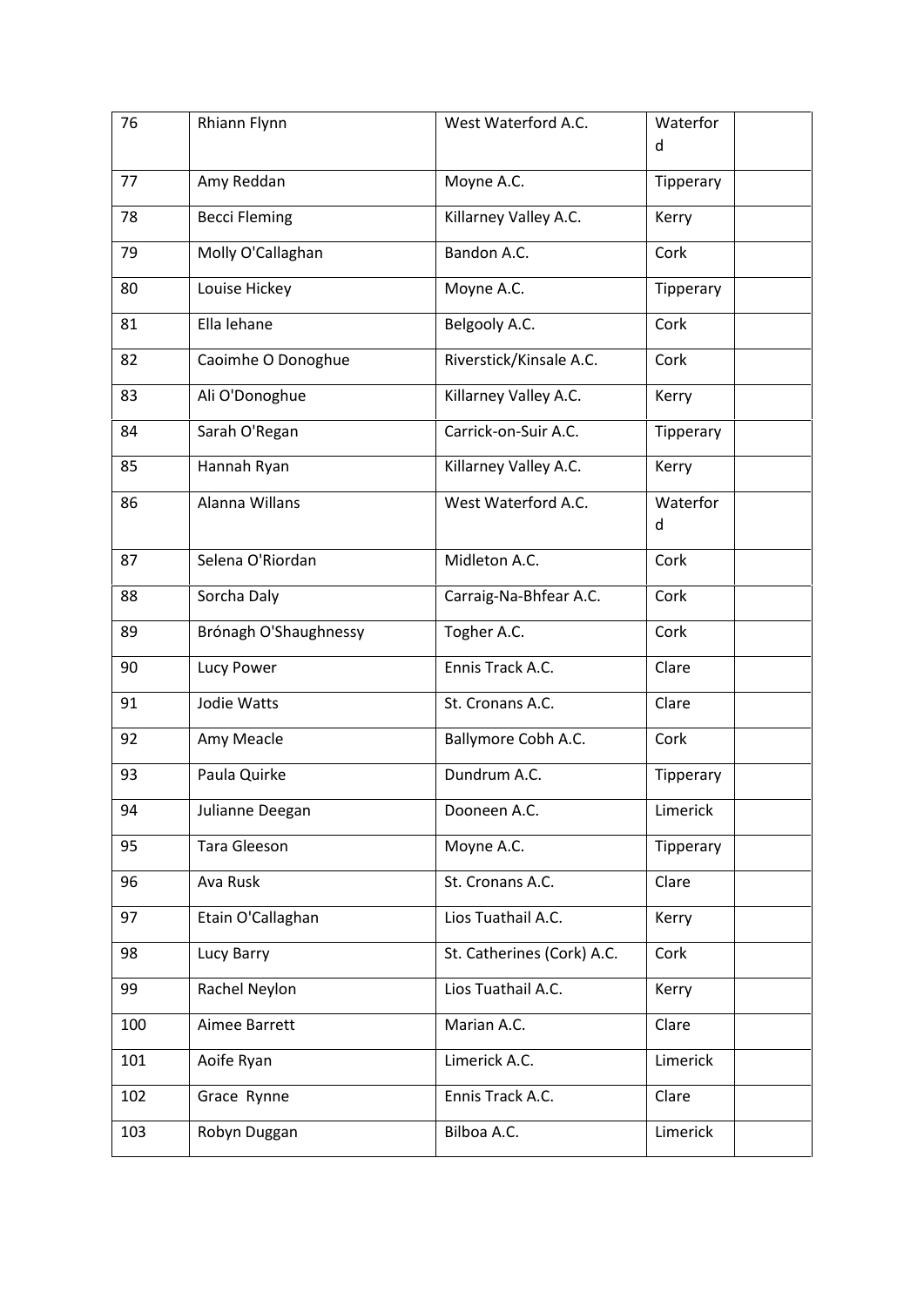| 104 | Méabh Kiely             | West Waterford A.C.    | Waterfor  |
|-----|-------------------------|------------------------|-----------|
|     |                         |                        | d         |
| 105 | Lucia Duarte            | West Muskerry A.C.     | Cork      |
| 106 | Muireann Duffin         | Waterford A.C.         | Waterfor  |
|     |                         |                        | d         |
| 107 | Ruby McGrath            | Midleton A.C.          | Cork      |
| 108 | Aisling O'Donovan       | West Waterford A.C.    | Waterfor  |
|     |                         |                        | d         |
| 109 | Karis Dillon            | Dooneen A.C.           | Limerick  |
| 110 | Fiona O'Riordan         | West Waterford A.C.    | Waterfor  |
|     |                         |                        | d         |
| 111 | Leah Culligan           | Kilmihil A.C.          | Clare     |
| 112 | Claudia Neff            | Midleton A.C.          | Cork      |
| 113 | <b>Isabelle Corbett</b> | Coolquill A.C.         | Tipperary |
| 114 | Aoife Bolton            | St. Marys (Clare) A.C. | Clare     |
| 115 | Ruby Kennedy            | Youghal A.C.           | Cork      |
| 116 | Grace O'Driscoll        | Ennis Track A.C.       | Clare     |
| 117 | <b>Holly Arthur</b>     | Kenmare A.C.           | Kerry     |
| 118 | Niamh Lennon            | Ennis Track A.C.       | Clare     |
| 119 | Aoibhe Geraghty         | Midleton A.C.          | Cork      |
| 120 | Orlaith O'Sullivan      | Liscarroll A.C.        | Cork      |
| 121 | Cathy Ní Sheanlaoich    | West Waterford A.C.    | Waterfor  |
|     |                         |                        | d         |
| 122 | Rebecca Hennessy        | Midleton A.C.          | Cork      |
| 123 | Kloe Mulcahy            | Blarney/Inniscara A.C. | Cork      |
| 124 | <b>Ellie Downing</b>    | Kenmare A.C.           | Kerry     |
| 125 | Rosa Bielanberg         | Carraig-Na-Bhfear A.C. | Cork      |
| 126 | Danielle O'Riordan      | Gneeveguilla A.C.      | Kerry     |
| 127 | Mya Granville           | Kenmare A.C.           | Kerry     |
| 128 | Ella Deasy              | Ennis Track A.C.       | Clare     |
| 129 | Ellen O'Donoghue        | St. Cronans A.C.       | Clare     |
| 130 | Eabha O'Connor          | Lios Tuathail A.C.     | Kerry     |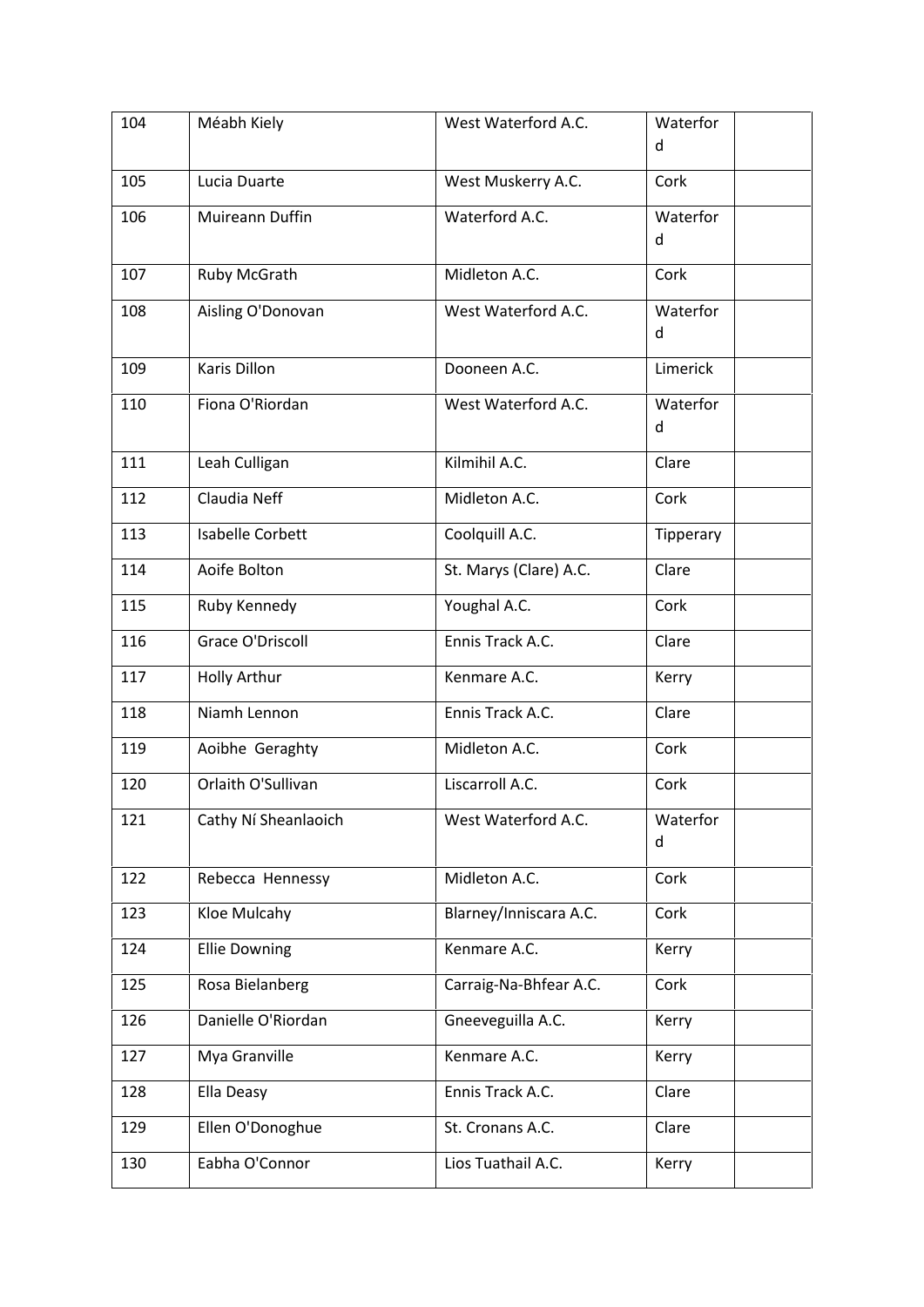| 131            | Jessica Murphy             | Carraig-Na-Bhfear A.C.     | Cork          |
|----------------|----------------------------|----------------------------|---------------|
| 132            | Evie O' Connor             | Carraig-Na-Bhfear A.C.     | Cork          |
| 133            | Aicha Tariq                | St. Cronans A.C.           | Clare         |
| 134            | Eugenia Debaco Medina      | Dundrum A.C.               | Tipperary     |
| 135            | Sarah O'Connell            | St. Catherines (Cork) A.C. | Cork          |
| 136            | Ava Murray                 | Doheny A.C.                | Cork          |
| 137            | <b>Roisin Geaney</b>       | Carraig-Na-Bhfear A.C.     | Cork          |
| 138            | Joanne Daly                | Carraig-Na-Bhfear A.C.     | Cork          |
| 139            | Una Duggan                 | Moyne A.C.                 | Tipperary     |
| 140            | Tara McKeown               | Ballymore Cobh A.C.        | Cork          |
| 141            | Aoibhinn Harte             | Lios Tuathail A.C.         | Kerry         |
| 142            | Isabella Maye Magabiun     | Carraig-Na-Bhfear A.C.     | Cork          |
| 143            | Aysha Ihsan                | St. Cronans A.C.           | Clare         |
|                |                            |                            |               |
| <b>Place</b>   | <b>Club</b>                | <b>Positions</b>           | <b>Points</b> |
|                |                            |                            |               |
| $\mathbf{1}$   | Youghal A.C.               | 3, 4, 13, 31               | 51            |
| 2              | Ennis Track A.C.           | 8, 16, 17, 30              | 71            |
| 3              | Carraig-Na-Bhfear A.C.     | 6, 21, 22, 24              | 73            |
| 4              | St. Cronans A.C.           | 11, 25, 28, 34             | 98            |
| 5              | Bandon A.C.                | 2, 10, 47, 48              | 107           |
| 6              | West Waterford A.C.        | 5, 7, 66, 70               | 148           |
| $\overline{7}$ | Riverstick/Kinsale A.C.    | 15, 39, 44, 61             | 159           |
| 8              | Marian A.C.                | 12, 26, 73, 100            | 211           |
| 9              | St. Catherines (Cork) A.C. | 14, 40, 71, 98             | 223           |
| 10             | West Muskerry A.C.         | 46, 54, 63, 105            | 268           |
| 11             | Dooneen A.C.               | 37, 38, 94, 109            | 278           |
| 12             | Dundrum A.C.               | 19, 41, 93, 134            | 287           |
| 13             | Moyne A.C.                 | 36, 77, 80, 95             | 288           |
| 14             | Killarney Valley A.C.      | 53, 78, 83, 85             | 299           |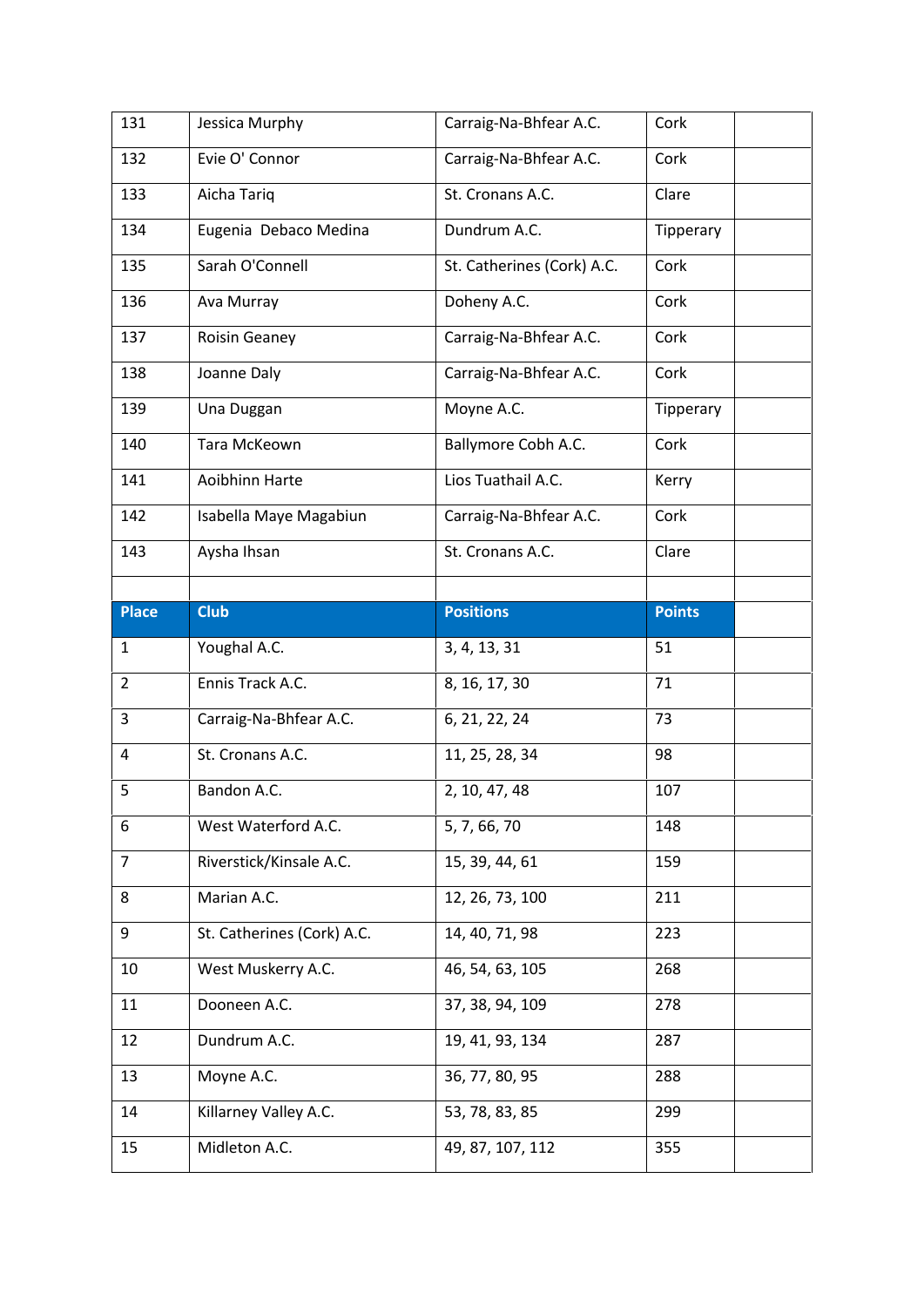| 16             | Kenmare A.C.          | 58, 117, 124, 127       | 426           |
|----------------|-----------------------|-------------------------|---------------|
| 17             | Lios Tuathail A.C.    | 97, 99, 130, 141        | 467           |
|                |                       |                         |               |
| <b>Place</b>   | <b>County</b>         | <b>Positions</b>        | <b>Points</b> |
| 1              | Cork                  | 2, 3, 4, 6, 10, 13      | 38            |
| $\overline{2}$ | Clare                 | 8, 9, 11, 12, 16, 17    | 73            |
| 3              | Tipperary             | 1, 19, 27, 33, 35, 36   | 151           |
| 4              | Waterford             | 5, 7, 45, 50, 55, 66    | 228           |
| 5              | Limerick              | 18, 37, 38, 68, 94, 101 | 356           |
| 6              | Kerry                 | 53, 58, 78, 83, 85, 97  | 454           |
|                |                       |                         |               |
|                | <b>Boys under 12</b>  |                         |               |
| $\mathbf{1}$   | Joe Egan              | Moycarkey Coolcroo A.C. | Tipperary     |
| $\overline{2}$ | Cian Hodgins          | Nenagh Olympic A.C.     | Tipperary     |
| 3              | Cian Neylon           | Marian A.C.             | Clare         |
| 4              | Colm Gillespie        | West Muskerry A.C.      | Cork          |
| 5              | <b>Conor Frawley</b>  | North Cork A.C.         | Cork          |
| 6              | Tom Walshe            | Nenagh Olympic A.C.     | Tipperary     |
| $\overline{7}$ | Shane Buckley         | Dundrum A.C.            | Tipperary     |
| 8              | Eoin Quirke           | Midleton A.C.           | Cork          |
| 9              | Breandán O'Sullivan   | West Muskerry A.C.      | Cork          |
| 10             | Ronan Walsh           | Shannon A.C             | Clare         |
| 11             | Roman Borkowski-Hogan | North Cork A.C.         | Cork          |
| 12             | Dan Andrews           | Bantry A.C.             | Cork          |
| 13             | Callum McElhinney     | Bantry A.C.             | Cork          |
| 14             | <b>Bríain Cott</b>    | Midleton A.C.           | Cork          |
| 15             | <b>Oisin Shelly</b>   | Moyglass A.C.           | Tipperary     |
| 16             | <b>Thomas McGuire</b> | Ennis Track A.C.        | Clare         |
| 17             | Dara Kennedy          | Newport A.C.            | Tipperary     |
| 18             | John Murphy           | Liscarroll A.C.         | Cork          |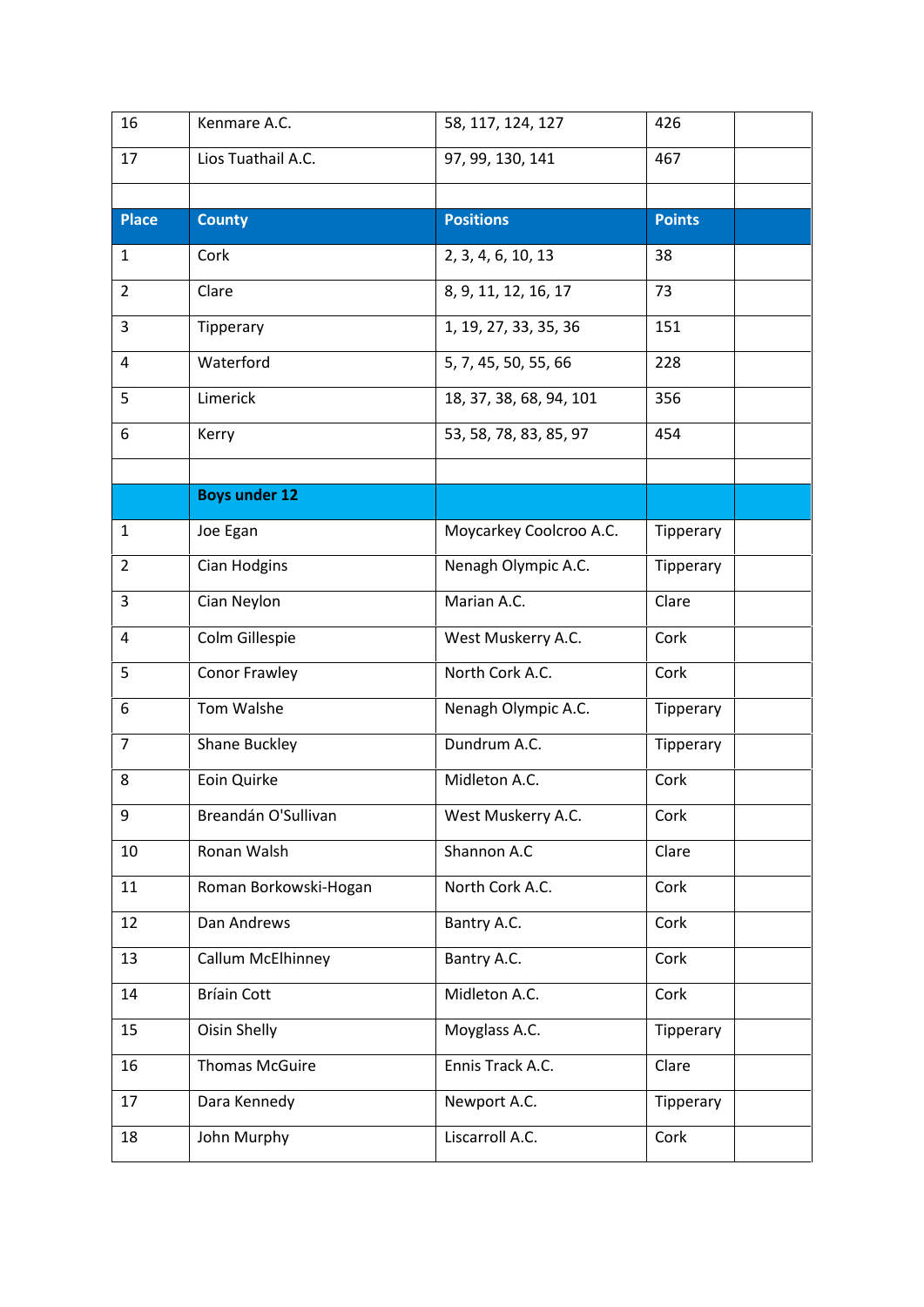| 19 | Jack O'Neill           | St. Cronans A.C.       | Clare         |
|----|------------------------|------------------------|---------------|
| 20 | Sam Scanlon            | St. Cronans A.C.       | Clare         |
| 21 | Aaron McLaughlin       | Moyne A.C.             | Tipperary     |
| 22 | <b>Odhran McGrath</b>  | Clonmel A.C.           | Tipperary     |
| 23 | <b>Mathew Carroll</b>  | Limerick A.C.          | Limerick      |
| 24 | Jimmy Ryan             | Moyglass A.C.          | Tipperary     |
| 25 | Ruaidhri Boyle         | Carraig-Na-Bhfear A.C. | Cork          |
| 26 | Alan McCutcheon        | Dooneen A.C.           | Limerick      |
| 27 | Jake Bowe              | Moyne A.C.             | Tipperary     |
| 28 | Joseph Buttimer        | Bandon A.C.            | Cork          |
| 29 | Keith McCarthy         | Doheny A.C.            | Cork          |
| 30 | Sean Breen             | St. Cronans A.C.       | Clare         |
| 31 | Eoghan Lattimore       | West Waterford A.C.    | Waterfor<br>d |
| 32 | Dara McCarthy          | Bandon A.C.            | Cork          |
| 33 | Luke Hession           | Limerick A.C.          | Limerick      |
| 34 | Kieran O'Donoghue      | Kenmare A.C.           | Kerry         |
| 35 | Ted O'Gorman           | Killarney Valley A.C.  | Kerry         |
| 36 | Cian O'Dell            | Ennis Track A.C.       | Clare         |
| 37 | Diarmuid Coleman       | Derg A.C.              | Clare         |
| 38 | <b>Timmy Hawkins</b>   | Belgooly A.C.          | Cork          |
| 39 | <b>Odhran McCarthy</b> | Carraig-Na-Bhfear A.C. | Cork          |
| 40 | Jason O'Reilly         | Killarney Valley A.C.  | Kerry         |
| 41 | <b>Adam Quigley</b>    | Iveragh A.C.           | Kerry         |
| 42 | Michael Rea            | North Cork A.C.        | Cork          |
| 43 | Tadgh Hourigan         | Bilboa A.C.            | Limerick      |
| 44 | <b>Timmy Colbert</b>   | West Limerick A.C.     | Limerick      |
| 45 | Aaron Moore            | Moyne A.C.             | Tipperary     |
| 46 | Zack O'Shea            | Kenmare A.C.           | Kerry         |
| 47 | Ben Walsh              | Youghal A.C.           | Cork          |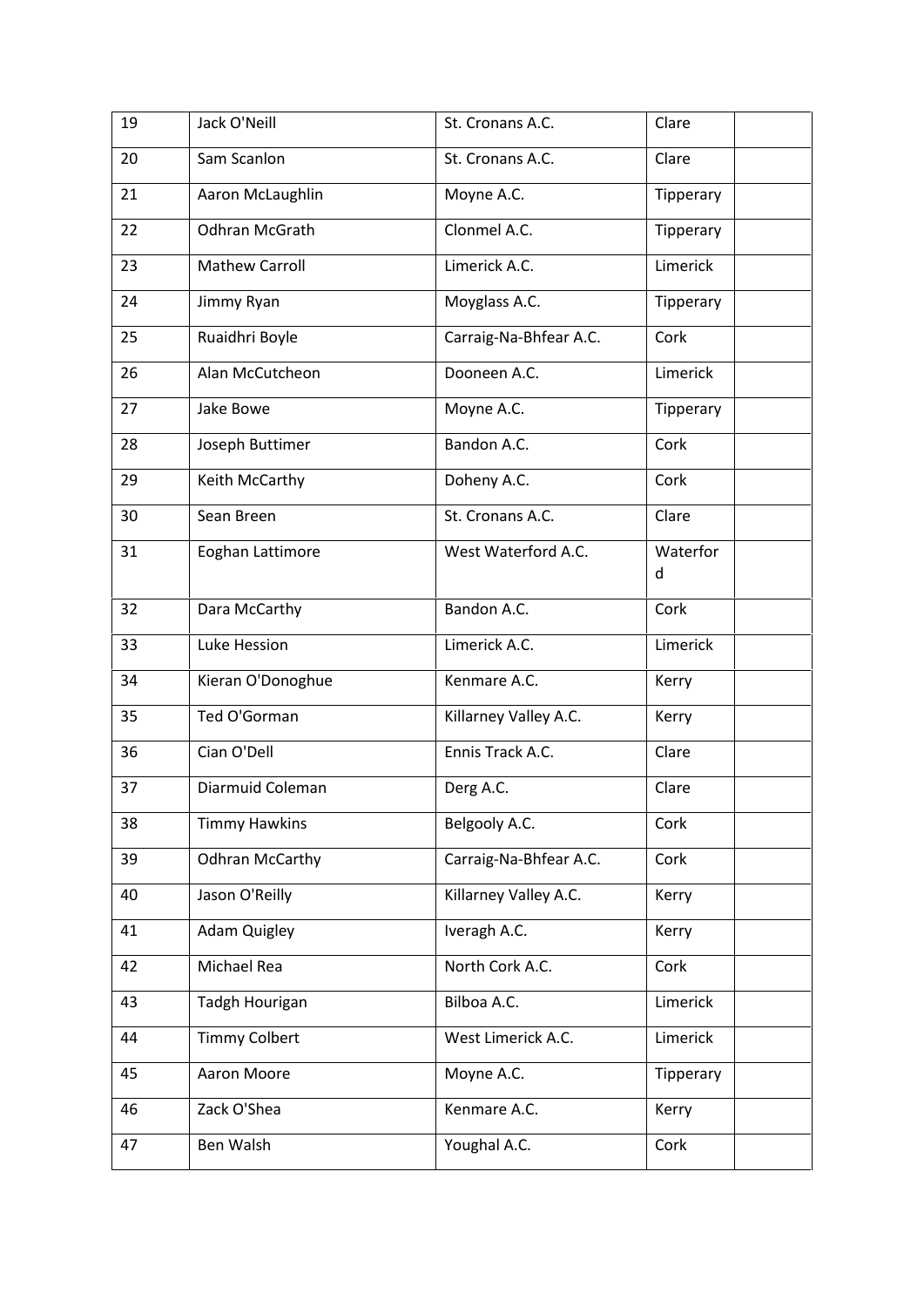| 48 | Colm Barry             | K.C.K. A.C.                | Waterfor<br>d |
|----|------------------------|----------------------------|---------------|
| 49 | James O'Neill          | West Muskerry A.C.         | Cork          |
| 50 | James Doyle            | Thurles Crokes A.C.        | Tipperary     |
| 51 | <b>Ryan McCarthy</b>   | Riverstick/Kinsale A.C.    | Cork          |
| 52 | Sean Mc Hugo           | Limerick A.C.              | limerick      |
| 53 | Daire Culligan         | Fergus A.C.                | Clare         |
| 54 | David Doyle            | Moyne A.C.                 | Tipperary     |
| 55 | Diare Connolly         | Ennis Track A.C.           | Clare         |
| 56 | Danny Crowley          | Bandon A.C.                | Cork          |
| 57 | Conor Hayes            | St. Catherines (Cork) A.C. | Cork          |
| 58 | Oisin Lynch            | Killarney Valley A.C.      | Kerry         |
| 59 | Michael O Driscoll     | Riverstick/Kinsale A.C.    | Cork          |
| 60 | Joey O'Callaghan       | Riverstick/Kinsale A.C.    | Cork          |
| 61 | Ian Holmes             | West Waterford A.C.        | Waterfor<br>d |
| 62 | Conor A O'Sullivan     | Thurles Crokes A.C.        | Tipperary     |
| 63 | Jimmy Kelleher         | Kenmare A.C.               | Kerry         |
| 64 | Darragh Oregan         | West Waterford A.C.        | Waterfor<br>d |
| 65 | Pauric Walsh           | Carrick-on-Suir A.C.       | Tipperary     |
| 66 | Sean Deasy             | Bandon A.C.                | Cork          |
| 67 | Samuel Olaoye          | Ennis Track A.C.           | Clare         |
| 68 | William Bello          | Ennis Track A.C.           | Clare         |
| 69 | Cormac Maher           | Ennis Track A.C.           | Clare         |
| 70 | Evan Cunningham        | West Muskerry A.C.         | Cork          |
| 71 | Cal Tutty              | West Waterford A.C.        | Waterfor<br>d |
| 72 | Bobby O'Riordan        | Carraig-Na-Bhfear A.C.     | Cork          |
| 73 | <b>Ethan Buckley</b>   | North Cork A.C.            | Cork          |
| 74 | <b>Michael Mullins</b> | Carraig-Na-Bhfear A.C.     | Cork          |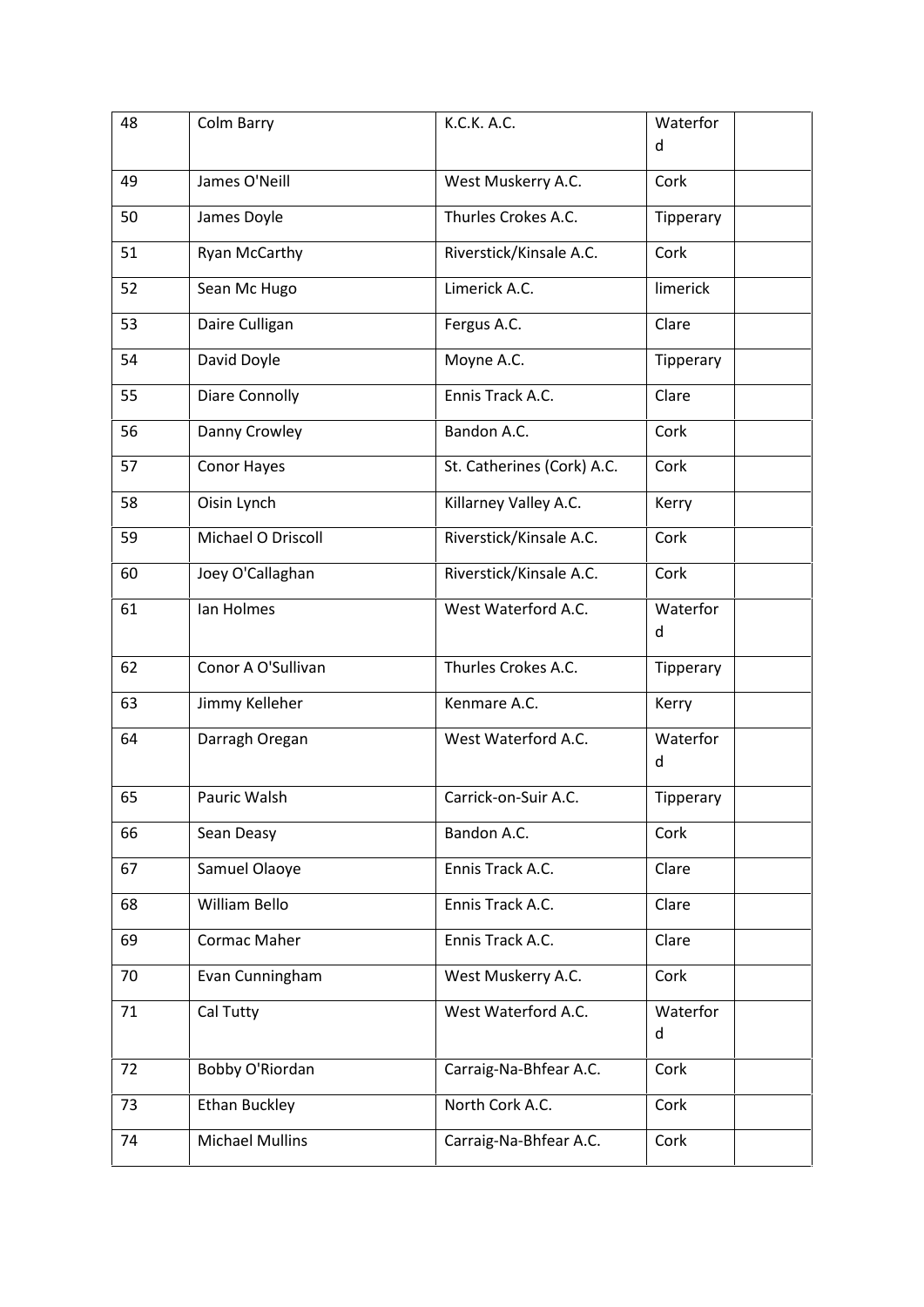| 75  | Daire Ryan             | North Cork A.C.            | Cork      |
|-----|------------------------|----------------------------|-----------|
| 76  | Ferdia Dennis Mcaleavy | Skibbereen A.C.            | Cork      |
| 77  | Darragh Johnston       | Dooneen A.C.               | Limerick  |
| 78  | John Cahill            | St. Cronans A.C.           | Clare     |
| 79  | <b>Emmet Daly</b>      | Iveragh A.C.               | Kerry     |
| 80  | Cian Lenane            | Blarney/Inniscara A.C.     | Cork      |
| 81  | Jamie Hourihan         | West Muskerry A.C.         | Cork      |
| 82  | Tommy O'Driscoll       | Limerick A.C.              | Limerick  |
| 83  | Pat Fennell            | Kilmihil A.C.              | Clare     |
| 84  | Michael Ahearne        | Clonmel A.C.               | Tipperary |
| 85  | Sean Carmody           | Belgooly A.C.              | Cork      |
| 86  | Charlie O'Neill        | Youghal A.C.               | Cork      |
| 87  | Eoin Ryan              | Ennis Track A.C.           | Clare     |
| 88  | Ross O'Carroll         | Dooneen A.C.               | Limerick  |
| 89  | Colin Wallace          | St. Marys (Clare) A.C.     | Clare     |
| 90  | Robert Aherne          | Togher A.C.                | Cork      |
| 91  | Darragh Enright        | Dooneen A.C.               | Limerick  |
| 92  | Cormac Lynam           | St. Cronans A.C.           | Clare     |
| 93  | Ciaran Brady           | Bandon A.C.                | Cork      |
| 94  | Eanna Garvey           | North Cork A.C.            | Cork      |
| 95  | <b>Billy Stols</b>     | Ballymore Cobh A.C.        | Cork      |
| 96  | Jude Buckley           | Youghal A.C.               | Cork      |
| 97  | Oisin Fitzgerald       | St. Catherines (Cork) A.C. | Cork      |
| 98  | Howard O'Connor        | Carraig-Na-Bhfear A.C.     | Cork      |
| 99  | Ryan Buckley           | North Cork A.C.            | Cork      |
| 100 | Kian O'Donoghue        | St. Catherines (Cork) A.C. | Cork      |
| 101 | Sean Walsh             | North Cork A.C.            | Cork      |
| 102 | Eoghan O'Connor        | Belgooly A.C.              | Cork      |
| 103 | Paddy Nagle            | St. Cronans A.C.           | Clare     |
| 104 | Eoin Walsh             | North Cork A.C.            | Cork      |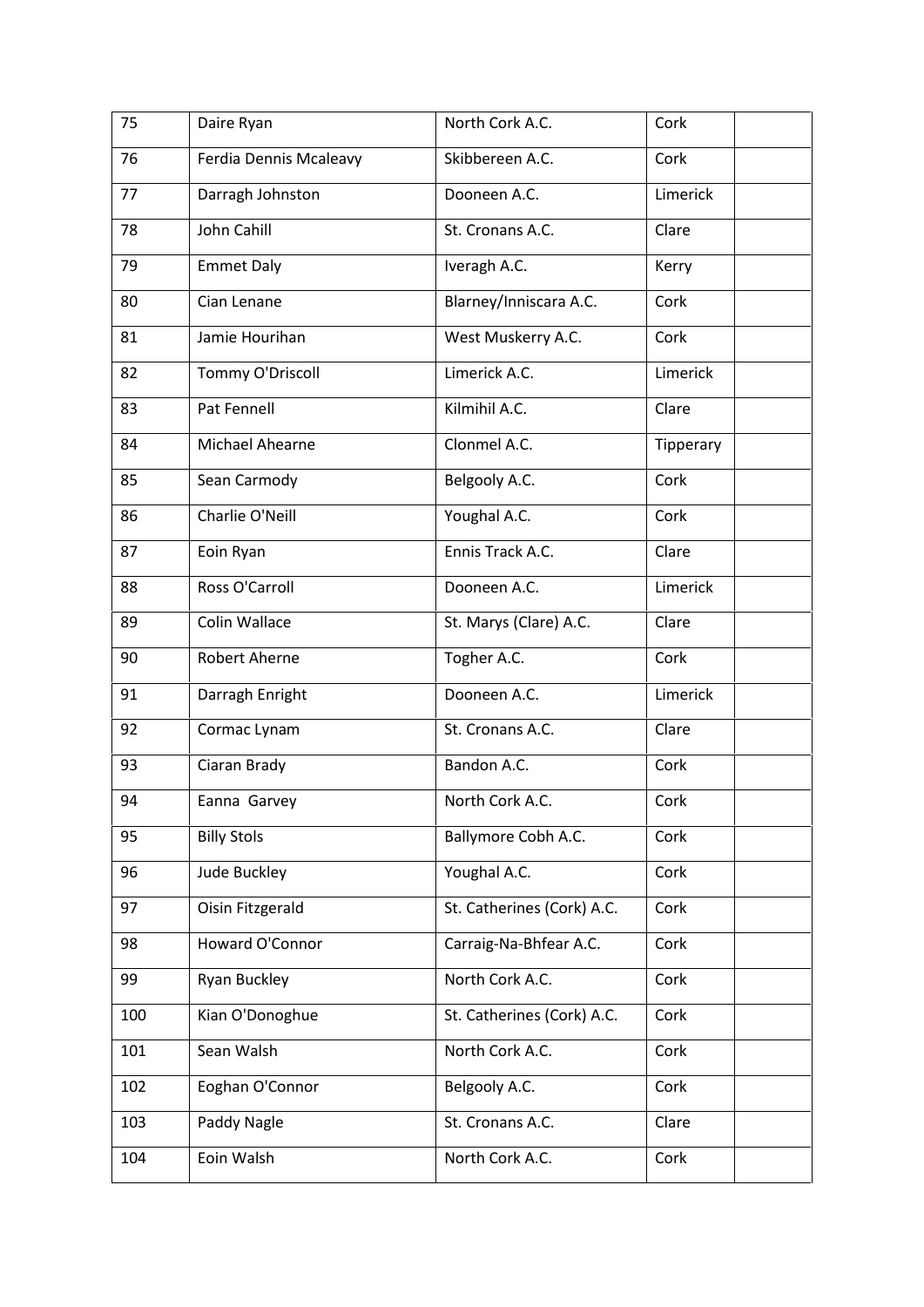| 105 | Mathew Conway        | St. Cronans A.C.       | Clare     |
|-----|----------------------|------------------------|-----------|
| 106 | Aidan Maher          | Grange/Fermoy A.C.     | Cork      |
| 107 | Enzo Mary            | Waterford A.C.         | Waterfor  |
|     |                      |                        | d         |
| 108 | Evan Baumann         | Ballymore Cobh A.C.    | Cork      |
| 109 | Rory O'Connor        | North Cork A.C.        | Cork      |
| 110 | Rian O'Luasa         | Carraig-Na-Bhfear A.C. | Cork      |
| 111 | <b>Conor Perrill</b> | St. Cronans A.C.       | Clare     |
| 112 | <b>Marcus Draper</b> | Iveragh A.C.           | Kerry     |
| 113 | Conor O'Brien        | Carrick-on-Suir A.C.   | Tipperary |
| 114 | Ben McCarthy         | Carraig-Na-Bhfear A.C. | Cork      |
| 115 | <b>Cillian Daly</b>  | Kenmare A.C.           | Kerry     |
| 116 | <b>Niall Talty</b>   | St. Cronans A.C.       | Clare     |
| 117 | Eoin Coughlan        | Togher A.C.            | Cork      |
| 118 | James Lucey          | West Muskerry A.C.     | Cork      |
| 119 | Praise Wenegieme     | Belgooly A.C.          | Cork      |
| 120 | John Paul McManus    | Midleton A.C.          | Cork      |
| 121 | Jack O'Sullivan      | Kenmare A.C.           | Kerry     |
| 122 | <b>Gerard Sage</b>   | Newport A.C.           | Tipperary |
| 123 | Oisin Bourke         | North Cork A.C.        | Cork      |
| 124 | Rowan Mullane        | West Muskerry A.C.     | Cork      |
| 125 | <b>Brian Doody</b>   | Killarney Valley A.C.  | Kerry     |
| 126 | <b>Jack Power</b>    | West Waterford A.C.    | Waterfor  |
|     |                      |                        | d         |
| 127 | Klaudijus Digimas    | Kenmare A.C.           | Kerry     |
| 128 | Cormac Burke         | Moyne A.C.             | Tipperary |
| 129 | <b>Luke Mullins</b>  | Carraig-Na-Bhfear A.C. | Cork      |
| 130 | Harry Hamel          | St. Cronans A.C.       | Clare     |
| 131 | Cathal Kelleher      | Kenmare A.C.           | Kerry     |
| 132 | Cian Russell         | Killarney Valley A.C.  | Kerry     |
| 133 | Zach O'Connor        | Carraig-Na-Bhfear A.C. | Cork      |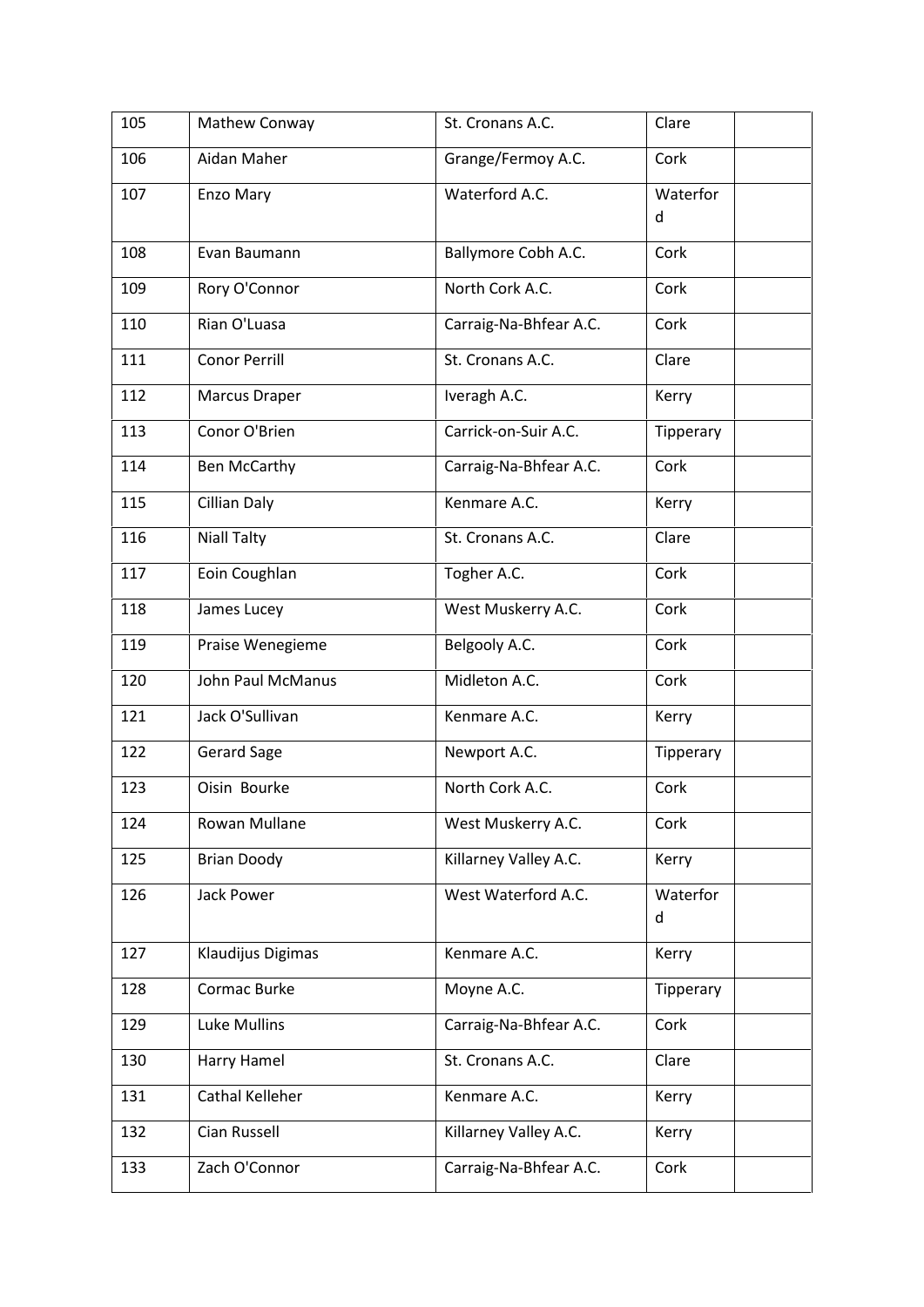| 134            | <b>Thomas Broderick</b> | West Waterford A.C.        | Waterfor      |
|----------------|-------------------------|----------------------------|---------------|
|                |                         |                            | d             |
| 135            | Cathal Whooley          | Carraig-Na-Bhfear A.C.     | Cork          |
| 136            | Peter O'Connor          | North Cork A.C.            | Cork          |
| 137            | <b>Cian Dunning</b>     | St. Catherines (Cork) A.C. | Cork          |
| 138            | Eoghan Kilcawley        | St. Cronans A.C.           | Clare         |
| 139            | Thomas O'Reilly         | Kenmare A.C.               | Kerry         |
| 140            | Andrew Burke            | Midleton A.C.              | Cork          |
| 141            | Dara Ryan               | Bandon A.C.                | Cork          |
| 142            | Barry Walsh             | Youghal A.C.               | Cork          |
| 143            | <b>Conor Cahill</b>     | Carraig-Na-Bhfear A.C.     | Cork          |
| 144            | Michael Harte           | Carraig-Na-Bhfear A.C.     | Cork          |
| 145            | James Barry             | Moyglass A.C.              | Tipperary     |
| 146            | David Sievewright       | Belgooly A.C.              | Cork          |
| 147            | Jack Maher              | Grange/Fermoy A.C.         | Cork          |
|                |                         |                            |               |
|                |                         |                            |               |
| Place          | Club                    | <b>Positions</b>           | <b>Points</b> |
| $\mathbf{1}$   | North Cork A.C.         | 5, 11, 42, 73              | 131           |
| $\overline{2}$ | West Muskerry A.C.      | 4, 9, 49, 70               | 132           |
| 3              | Moyne A.C.              | 21, 27, 45, 54             | 147           |
| 4              | St. Cronans A.C.        | 19, 20, 30, 78             | 147           |
| 5              | Ennis Track A.C.        | 16, 36, 55, 67             | 174           |
| 6              | Bandon A.C.             | 28, 32, 56, 66             | 182           |
| $\overline{7}$ | Limerick A.C.           | 23, 33, 52, 82             | 190           |
| 8              | Carraig-Na-Bhfear A.C.  | 25, 39, 72, 74             | 210           |
| 9              | West Waterford A.C.     | 31, 61, 64, 71             | 227           |
| 10             | Kenmare A.C.            | 34, 46, 63, 115            | 258           |
| 11             | Killarney Valley A.C.   | 35, 40, 58, 125            | 258           |
| 12             | Dooneen A.C.            | 26, 77, 88, 91             | 282           |